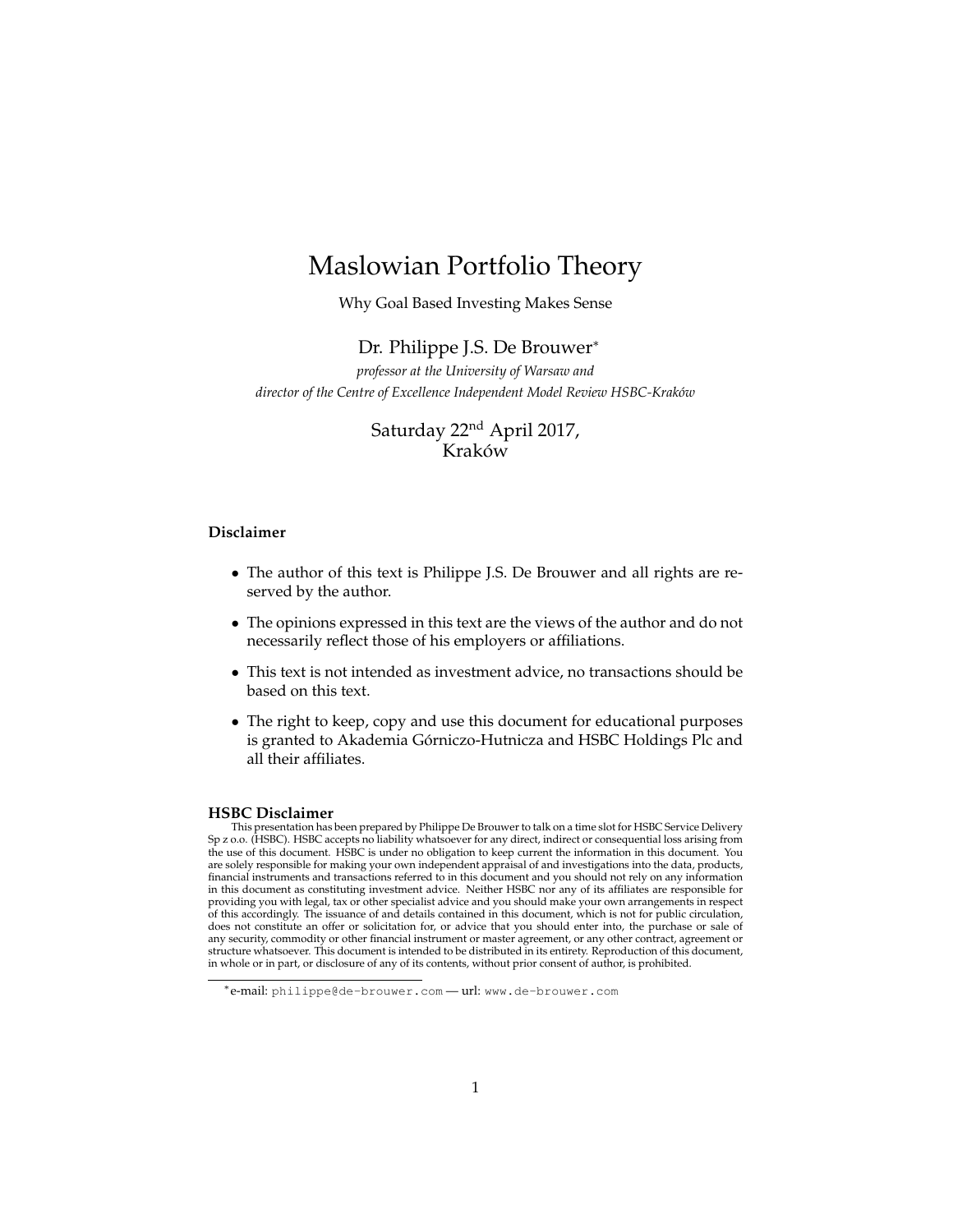#### **Abstract**

*In this paper we introduce Maslowian Portfolio Theory that postulates that private investors should in the first place adapt investments to investment goals and not to one risk profile. The history of this theory can be summarised as follows:*

- *For many centuries, investing was the exclusive domain of the very rich (who did not have to worry about subsistence nor about specific projects).*
- *With this backdrop, Markowitz formulated in 1952 his "Mean Variance Criterion", where money is the unique life goal. This is the foundation of "the investor's risk profile" as today almost all advisers use. This Mean Variance theory concluded that all investments should be put in one optimal portfolio. The problem is that this is both impossible and meaningless (which is my optimal volatility, my unique time horizon, etc.).*
- *However, after World War II, landscape of investing dramatically changed and in a few decades more and more people not only could, but actually had to invest. Those people do have to worry about subsistence and real life-goals!*
- *In 2001, Meir Statman and Hersh Shefrin, described that people have "Behavioural Portfolios": not one optimized portfolio, but rather pockets of separate portfolios for separate goals.*
- *In 2009, De Brouwer formulates his "Maslowian Portfolio Theory". The idea is that for the average investor* should *keep a separate portfolio for each important life-goal. This created a new, normative theory that gave the justification to goalbased investing and on top of that provides a framework to use it in practice (so that no goals are forgotten and all goals are treated in a reasonable order). PhD on the subject defended in 2012.*
- *In 2015, De Brouwer has a proof of concept software that is in line with MiFID and FINRA regulations and that is capable of providing real investment advice on the most important and most elusive aspect in investing: the strategic composition of the portfolio. He also publishes implementation advice (De Brouwer 2016b).*

#### **About Dr. Philippe J.S. De Brouwer**

Philippe studied theoretical physics and later acquired a second Master –Business Engineer– while working full time. Doing so, he solved the "fallacy of large numbers puzzle" that was formulated by P.A. Samuelson 38 years earlier. In this Ph.D. he successfully challenged the assumptions of the Noble price winning "Mean Variance Theory" of H. Markovitz that dominated our thinking about suitability of investments for more than 60 years.



In his professional career he moved from insurance to banking focusing on IT, and then found passion in asset management. For Fortis (BNP Paribas) he helped the young investment management company grow,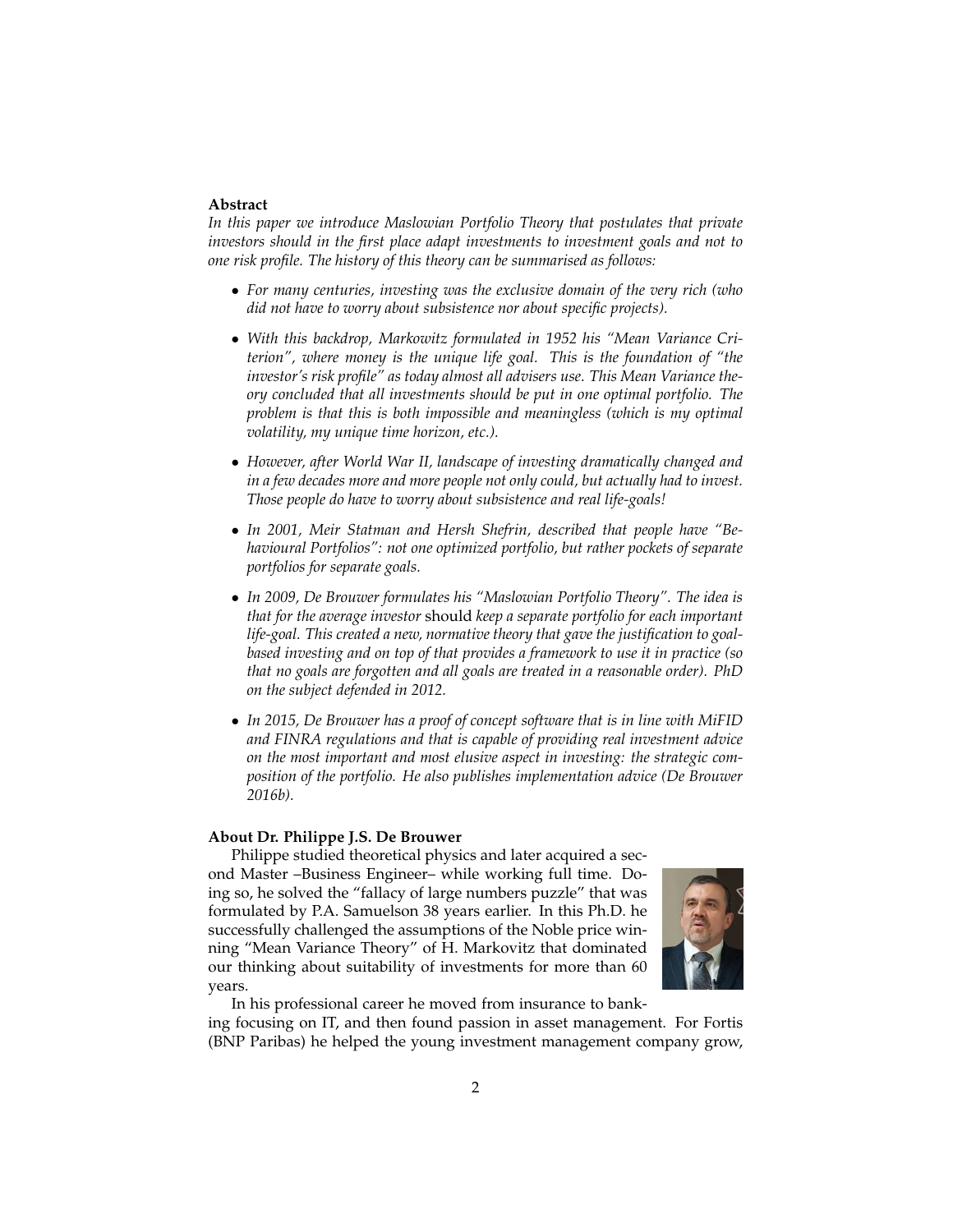stood at the cradle of the first capital guaranteed funds and got promoted to director in 2000. In 2002 he moved to KBC, merged 4 companies into one and became CEO of the merged entity in 2005. Under his direction the company climbed from number 11 to number 5 on the market. In the aftermath of the crisis he helped creating an investment management company in Ireland that soon accommodated the management of 24 bln.  $\epsilon$  in ca. 1000 investment funds. In 2012 he widened his scope to quantitative Risk Management. Later he moved on to RBS Group where he was head of Analytics Development. Now he works for a HSBC as head of the Independent Model Review Centre of Excellence.

Philippe also coaches on team leadership and teamwork as well as teaching (mainly for Vlerick Business School and the University of Warsaw).

#### **Outline**

## **Contents**

| $\mathbf{1}$ | Introduction   |                                        |                |  |
|--------------|----------------|----------------------------------------|----------------|--|
|              |                |                                        | $\overline{4}$ |  |
| $\mathbf{2}$ |                | Maslowian Portfolio Theory-MaPT        | 6              |  |
|              | 2.1            |                                        | 6              |  |
|              | 2.2            |                                        | 7              |  |
|              | 2.3            | Target Oriented Investment Advice-TOIA | 8              |  |
|              | 2.4            |                                        | 11             |  |
|              | 2.5            |                                        | 13             |  |
|              | 2.6            |                                        | 13             |  |
|              | 2.7            |                                        | 17             |  |
|              | 2.8            |                                        | 18             |  |
| 3            |                | Examples                               | 18             |  |
| 4            | Conclusions    |                                        |                |  |
|              | Appendices     |                                        | 24             |  |
|              | A Bibliography |                                        |                |  |
| в            |                | Nomenclature                           | 26             |  |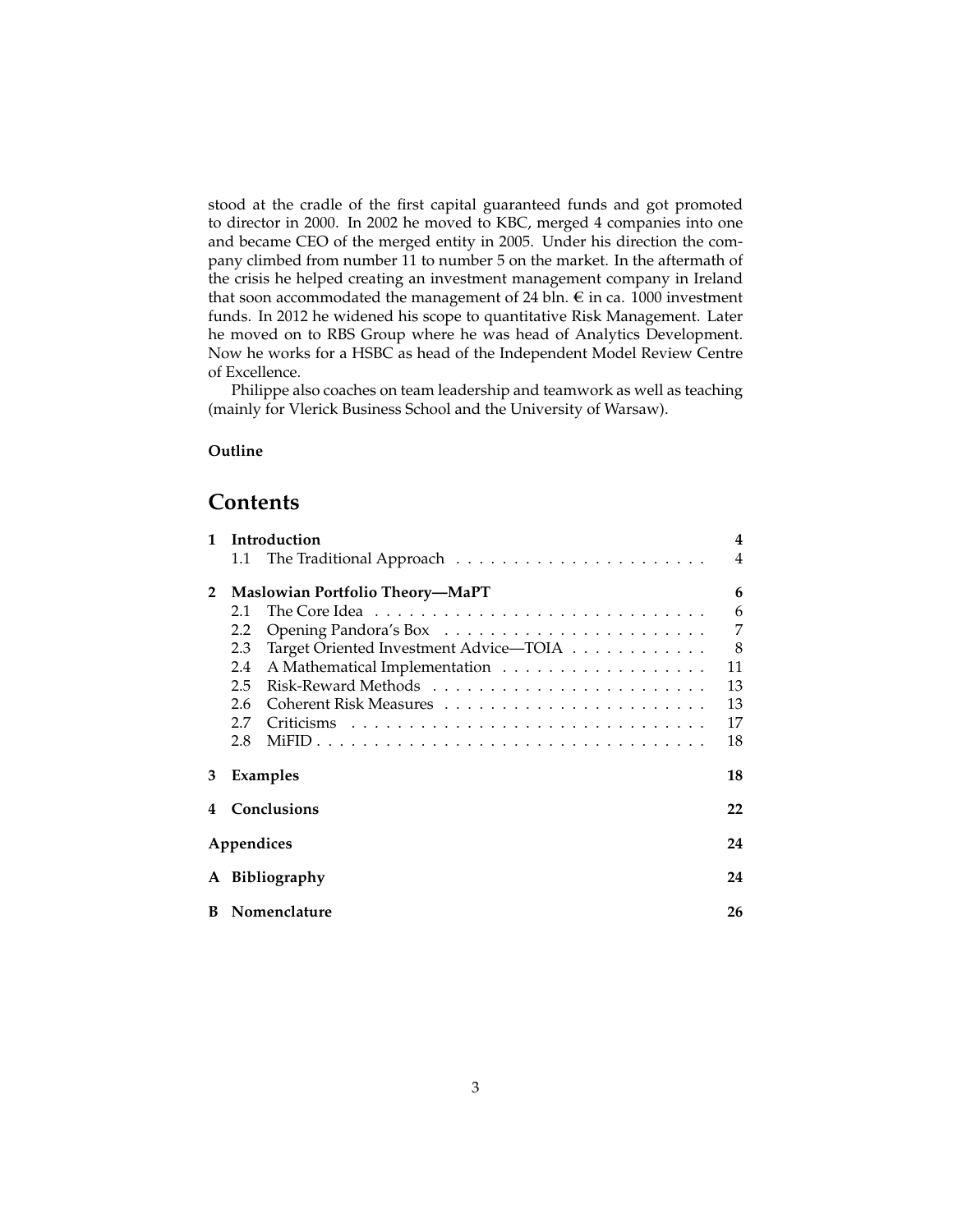## **1 Introduction**

## **1.1 The Traditional Approach**

The most important thing to get right is the strategic asset allocation $^1$ . However it is also the most elusive and difficult part.

Traditionally one looked for inspiration in utility theory (von Neumann and Morgenstern 1944) and Markowitz' seminal paper (Markowitz 1952a) and concluded that something like an ideal cutoff between risk and return should exist for each investor. Therefore one tries to define something that could be considered as a risk profile – though no theory exists about what this risk profile actually is. Practitioners decided that something like the risk-appetite of the investor should play a major role in this.

## **The Traditional Approach**



*Figure 1: In the traditional approach to investment advice each investor has one "risk profile". This is based on Markowitz' 1952 theory that implicitly assumes that people have no other goals in life than just "money", because if you get that right all other projects will be covered by this money. This might work for the super-rich who don't have to worry about real life goals.*

It will be clear that this approach of necessarily putting all investments in one basket cannot take separate investment goals into account, is necessarily an average of all goals of that person . . . and –unfortunately– in many cases

 $1$ The strategic asset allocation is the average composition of the portfolio in terms of broad asset classes (such as equities and bonds). In other words it is the framework for all the rest. It is like deciding between a car and a truck, where the stock picking is comparable to the selection of colour and equipment of the car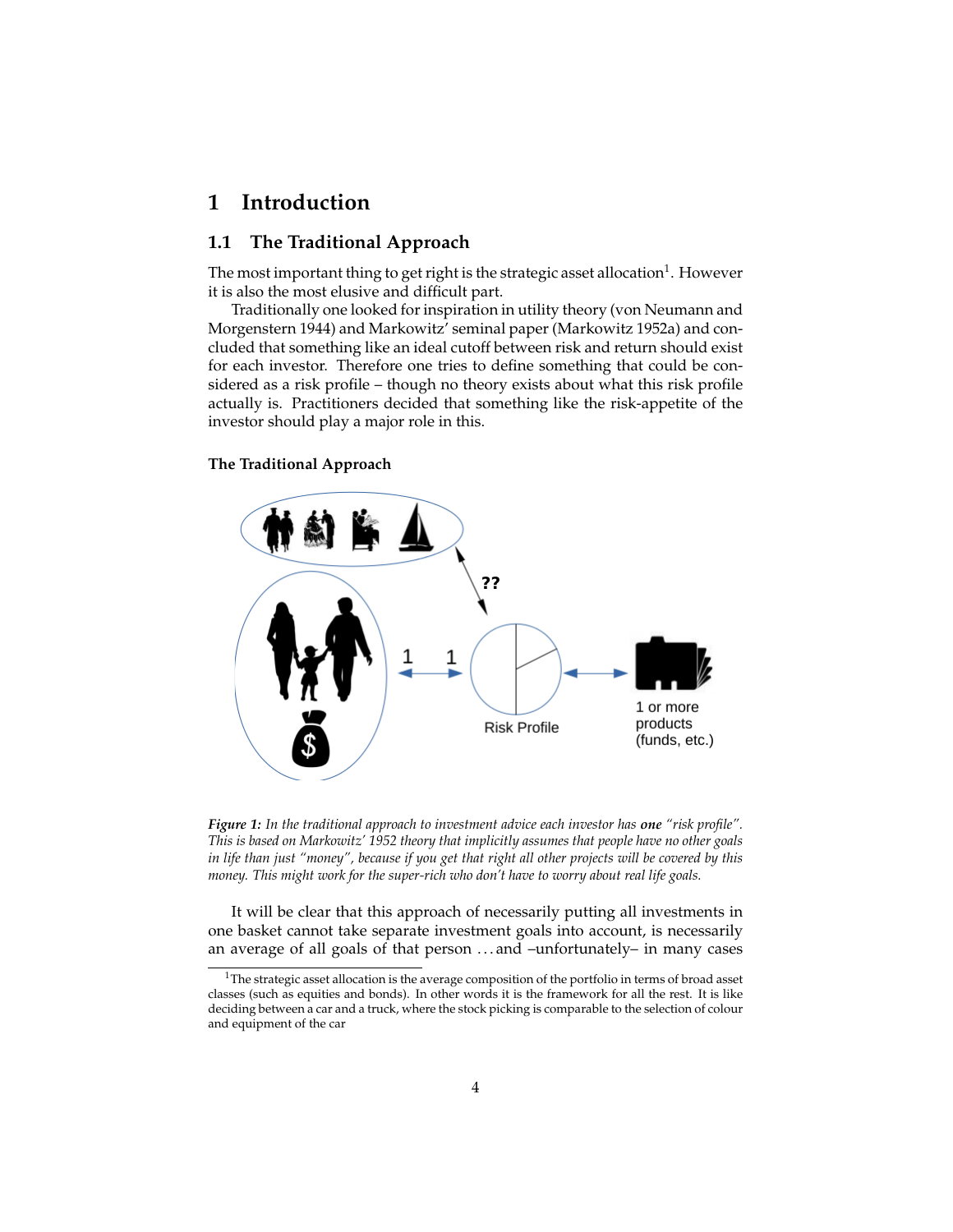defined by what the investors understands and desires and not by what he/she needs.

Even without considering this concern it was apparent that this way of thinking did not work for humans. (Shefrin and Statman 2000) described in their landmark paper "Behavioural Portfolio Theory" how investors do actually invest: a separate mental account for each investment goal. This was not a normative theory but only a descriptive theory.<sup>2</sup>

So, what was wrong? The theory or all humans?

This would be a major puzzle. Could it be that all investors were wrong? Or did Markowitz' theory need urgent revision?

This was a hard problem to address, because Markowitz got recently awarded with the Nobel Price (see (Markowitz 1991)), but also the rise of behavioural finance made clear that people did not invest in the way the traditional utility theory would predict.

## **Cognitive Dissonance Arose**

| $\boxed{Normative\,Theories}$ | $\Rightarrow$ All Investments in One Portfolio |
|-------------------------------|------------------------------------------------|
|                               |                                                |

e.g. Mean-Variance (Markowitz 1952a)

| $\boxed{Describe \: Theories}$ $\rightarrow$ $Many \: Sub-Portfolios$ |  |  |
|-----------------------------------------------------------------------|--|--|
|                                                                       |  |  |

e.g. Behavioural Portfolio Theory (Shefrin and Statman 2000)

## **So, there were two possibilities**

People making choices based on the normative theories

 $\ldots$  OR  $\ldots$ 

Normative theories that allow for portfolio segmentation(mental accounts)

Maslowian Portfolio Theory addressed this puzzle.

 $2A$  "normative theory" tells what someone should do as opposed to a "descriptive theory" that describes how something is but without telling that this is good or bad.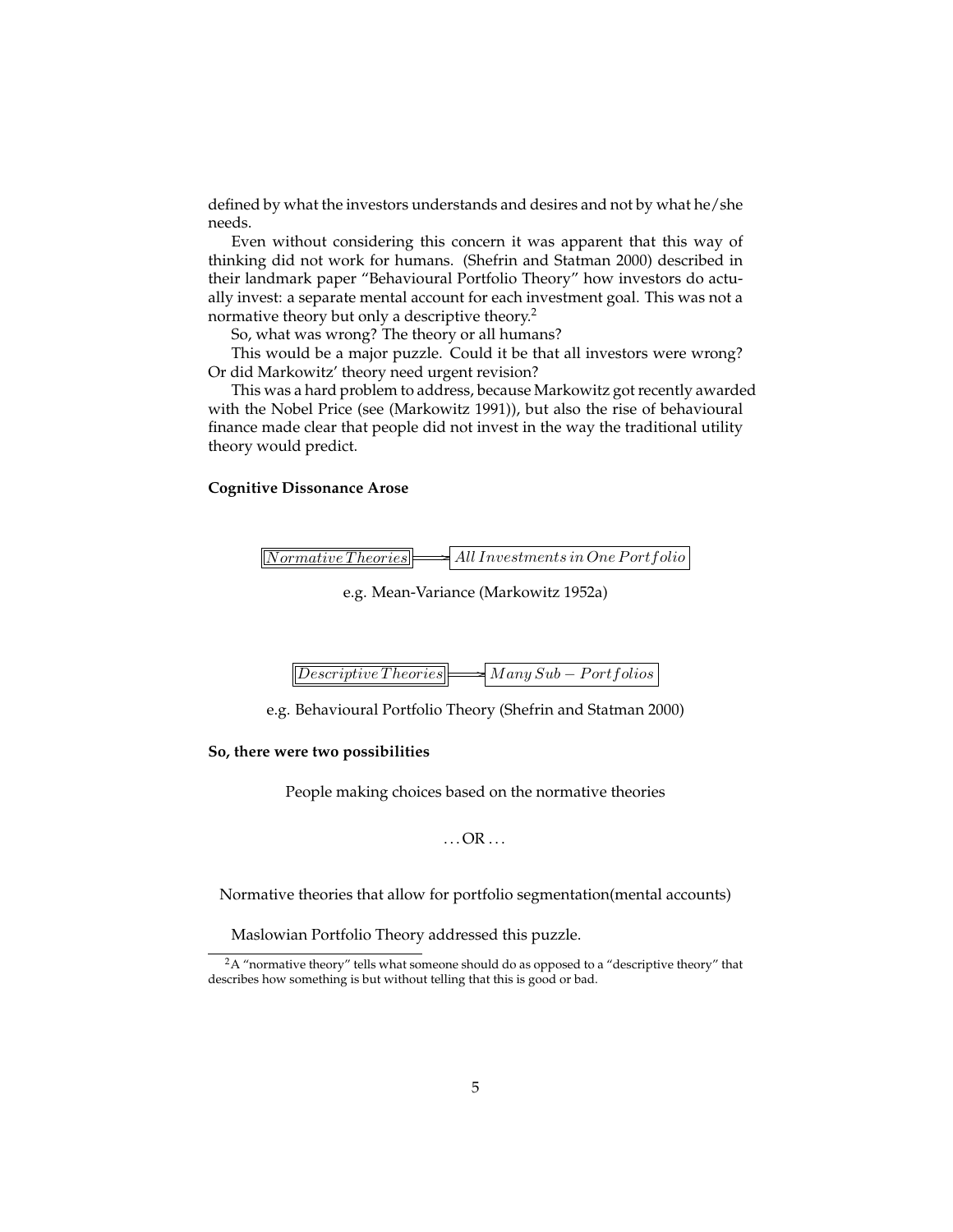## **2 Maslowian Portfolio Theory—MaPT**

As stated before, Maslowian Portfolio Theory (De Brouwer 2009) tries to be a normative theory –it tries to tell how people *should* invest– and doing so it should bridge the gap between the descriptive Behavioural Portfolio Theory and the normative Mean Variance theory.

This mean variance theory might make sense if the investor is so rich that he/she never has to worry about subsistence nor any simple life projects. Indeed only in that case investments can be considered without the investment goal being the most important parameter.

This is something that falls in line with the Behavioural Portfolio Theory where (Shefrin and Statman 2000) described that people do not follow Markowitz theory (and consider all investments in one portfolio), but rather have a few buckets of investments. They described three layers:

- safety layer: safe for your own retirement and have safe investments
- projects layer: sending kids to a good school, buying a new car, etc. projects with medium-risk portfolios
- shot at richness: if all projects are covered and there is still money left one can invest it as risky as one *wants*. It is only here that the psychological risk profile of the investor can be of paramount importance and it is only here that investment portfolio are not to be composed in function of hard parameters related to investment goals.

## **2.1 The Core Idea**

Where Markowitz' approach of considering all investments in one portfolio and optimizing this for an undefined horizon in function of an elusive and abstract "optimal volatility", Maslowian Portfolio Theory solves the investment puzzle by taking an entirely other stance and becomes a universal theory in which Markowitz approach becomes a special case for the investments that serve no concrete purpose.

## **Maslowian Portfolio Theory – MaPT**

*The Idea*

## **Core Idea**

Investments serve a purpose in life. The life-goals are the purpose of the investments, and money is only a means to attain a life-goal, it is not a goal in itself.

In other words, Maslowian Portfolio Theory starts from human needs and tries to match investments with needs and cover needs one by one.

For example one need to set aside some money for retirement and invest this in function of the investment horizon, relevant risk (inflation), earning potential, etc. A second goal can be to give the kids a good start in life (studies,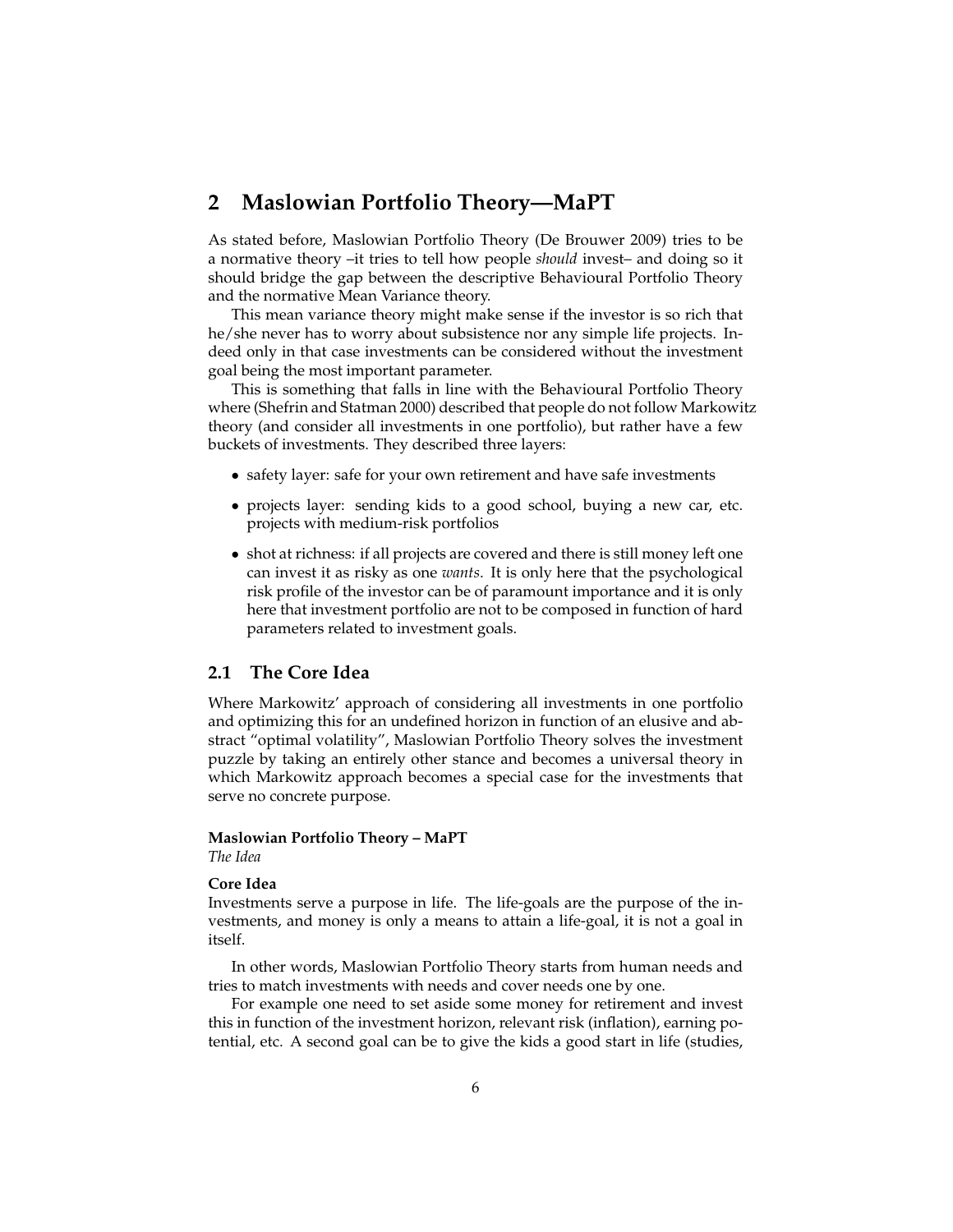start company, first apartment, etc. Here we have a concrete investment horizon that will get shorter and shorter.

## **Maslowian Portfolio Theory (MaPT)**

*Investments should cater for needs*

| <b>Human Needs</b>  | Investments/MaPT              |
|---------------------|-------------------------------|
| Physiological Needs | liquid/cash                   |
| <b>Safety Needs</b> | insurance, retirement savings |
| Love Needs          | mixed portfolios for projects |
| Esteem Needs        | mixed portfolios for projects |
| Self Actualization  | broker account                |

*Table 1: Maslowian Portfolio Theory.*

#### **The Maslowian Approach**



Many Profiles, eventually grouped

*Figure 2: In the "Maslowian Approach" to investment advice each investor has one risk profile per life-goal. This is not only safer, but also more natural and helps to avoid losses to panic sales (and other behavioural biases), because the investor can see what happens to the underlying life goals. It also helps banks to speak the language of the customer and reduces model risk. It is the only relevant approach to investments that is relevant for people. It is simply the rational thing to do (it is the same as AML –asset-liability matching– used by corporates!).*

## **2.2 Opening Pandora's Box**

Maslowian Portfolio Theory seems simple and compelling, it is in line with how our brain works since our days in the African Savannah, it is how the Roman empire worked, this is how any government is run, this is how insurance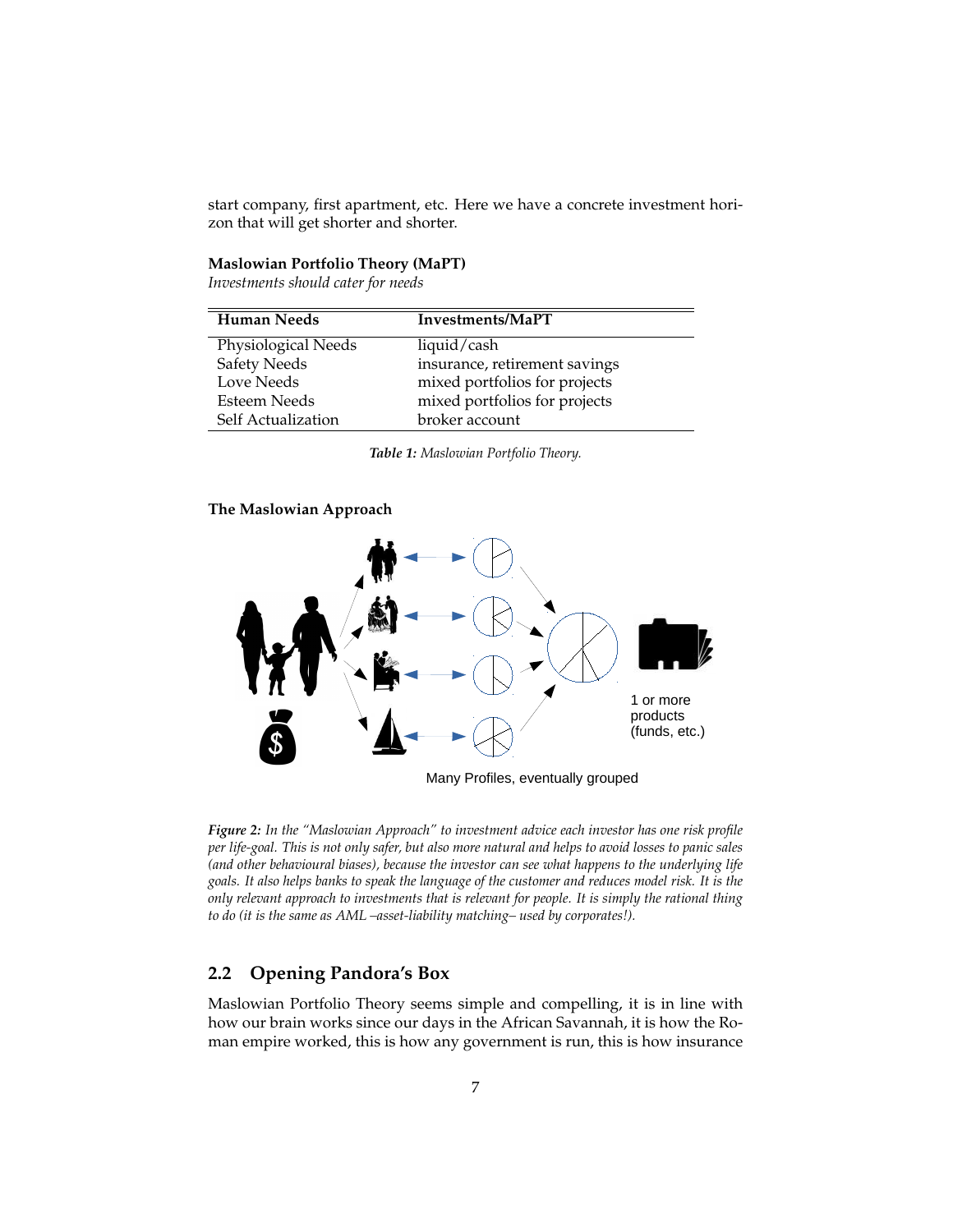companies and pension funds cover their goals (and call it ALM: Asset Liability Matching) $^3$  it is a logical and safe way of making sure that things are under control and goals are achieved.

However, it is good to look at how things are done now and what changes it would require to the financial advisory landscape.

#### **What else is necessarily involved?**

*Opening the Box of Pandora . . .*



#### **What has been done already?**

*A Few Steps are Taken*

- Problem formulation ca. 2000
- Refereed Publications:
	- **–** investment horizon is relevant: (De Brouwer and Van den Spiegel 2001)
	- **–** analogy (first ideas): (De Brouwer 2006)
	- **–** MaPT: (De Brouwer 2009)
	- **–** TOIA: (De Brouwer 2011)
	- **–** implementation of MaPT & TOIA: (De Brouwer 2016b)
- in the advent of robo-advice and MiFID II the interest in goal-based investment advice if growing.

## **2.3 Target Oriented Investment Advice—TOIA**

Of course, the first issue to solve is the demonstrate that Maslowian Portfolio Theory can lead to reasonable portfolios.

That is where Target Oriented Investment Advice (henceforth TOIA). It is on possible implementation of MaPT.

<sup>&</sup>lt;sup>3</sup> Actually independent from (De Brouwer 2009) also (Amenc, Martellini, Milhau, and Ziemann 2009) came to similar conclusions and called it "personal asset-liability matching", thought they did not focus on the normative aspect of their propositions.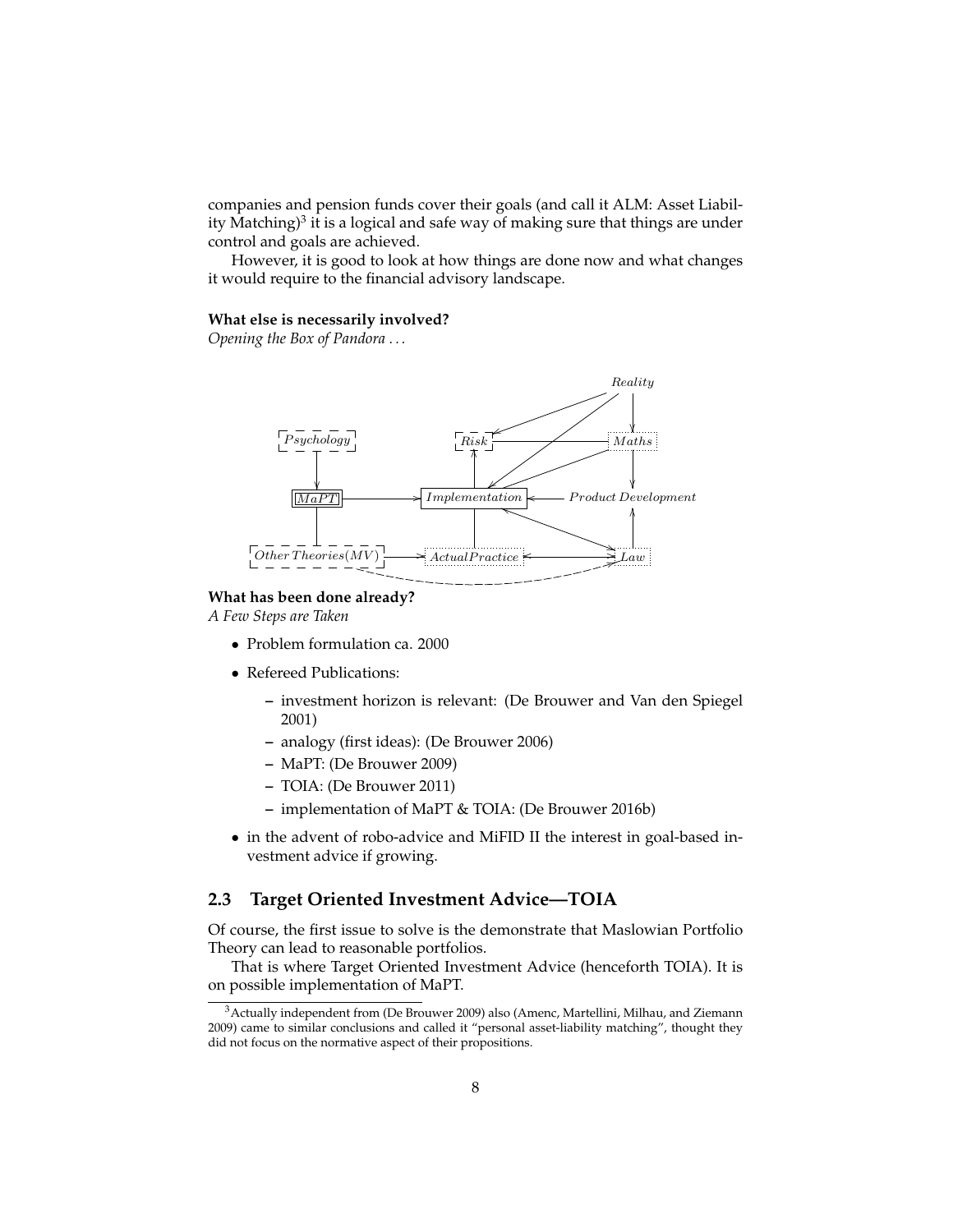## **Target Oriented Investment Advice (TOIA)**

*The Logic*



*Figure 3: Milestones for the formulation of TOIA.*

## **Target Oriented Investment Advice (TOIA)** *The Definition*

## **definition 1 (TOIA is the stance where)**

- 1. we subscribe to MaPT (money is not a goal in itself, but serves other  $purpose) \Rightarrow mental accounting$
- 2. we optimize portfolios for each goal separately and with the investment goal in mind, so—if we use a risk-reward optimization—then we will use a coherent risk measure that is able to focus on the tail-risk or—if we use a utility function—the utility will depend on the different investment targets separately (as an investment target as in an asset-liability approach);
- 3. we update financial plans regularly to keep it in line with life goals and resources.
- 4. we use MaPT as a *guide* to identify the investor's goals

**The Steps Within TOIA (I)**

*Define Projects*

## **The Steps Within TOIA (II)**

*A correction to the previous: what if the s is not yet pleased*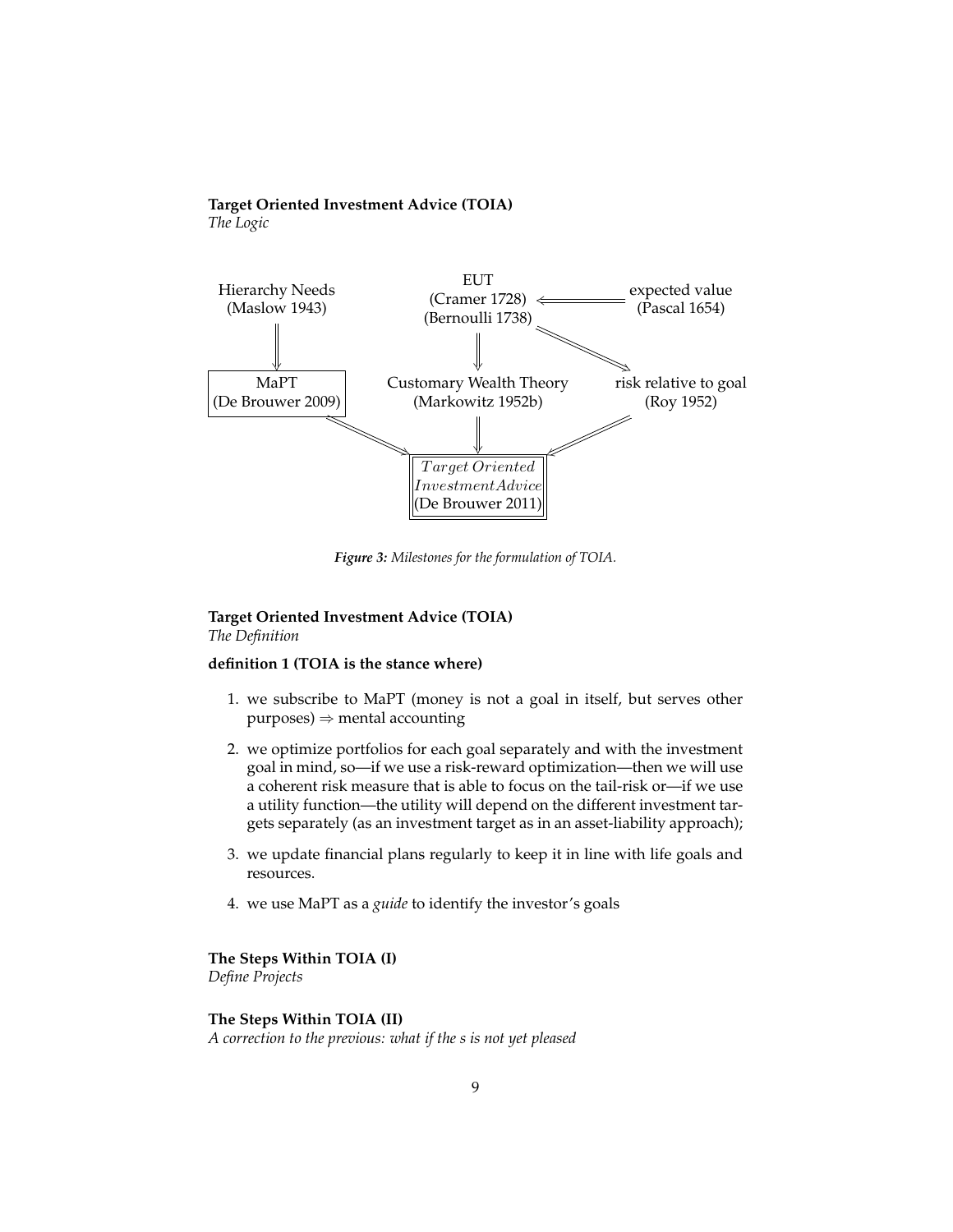

*Figure 4: Define the projects: start with the most urgent needs and if money is left, cater for the next need.*



*Figure 5: The basic scheme to get a set of realistic investment projects in appropriate proportions. The important "Define Projects" segment is Figure 4.*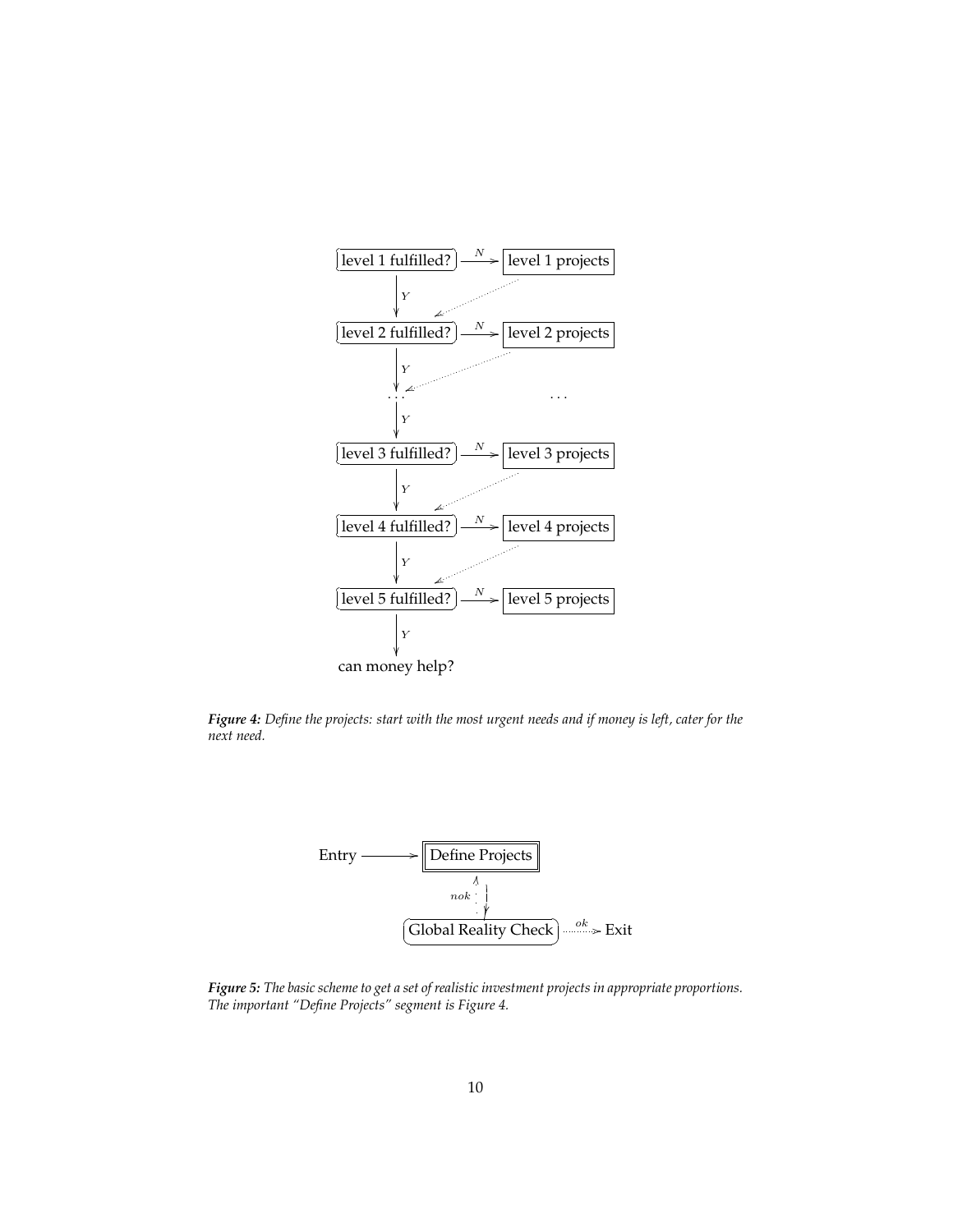## **2.4 A Mathematical Implementation**

Arguably the most straightforward step of our journey to concrete investment advice is the mathematical implementation: the big decisions are made, now it is a matter of doing what comes logical and fits in a coherent framework. So far TOIA sets a framework but some details still have to be filled in.

The first detailed example provided of such mathematical implementation is (De Brouwer 2012) and we will follow this logic.

#### **The Maths of TOIA**

*The Logic*



*Figure 6: An Implementation of TOIA – as described in (De Brouwer 2012; De Brouwer 2016b)*

While it would be appealing to invent a completely new theory it usually makes more sense to stand on the shoulders of giants and base one's approach on existing ideas, theories and principles. So also our mathematical implementation. Figure (Amenc, Martellini, Milhau, and Ziemann 2009) illustrates what ideas were added to come to the mathematical implementation.

First we rely on the "Lex Parsimoniae" of William of Ockham (also known as "Ockham's razor") and we will not things more complicated than really necessary, we will not plan more precise than one can expect income to become available, we will not have too much to say about stock picking because it is not too important compared to the strategic asset allocation, etc. In summary this means that we will work goal per goal and just determine the strategic asset allocation.

This will be done by using a risk-reward allocation à la Markowitz. However we will of course not use variance as a risk measure because it is no risk measure. We will of course use a coherent risk measure. This comes in very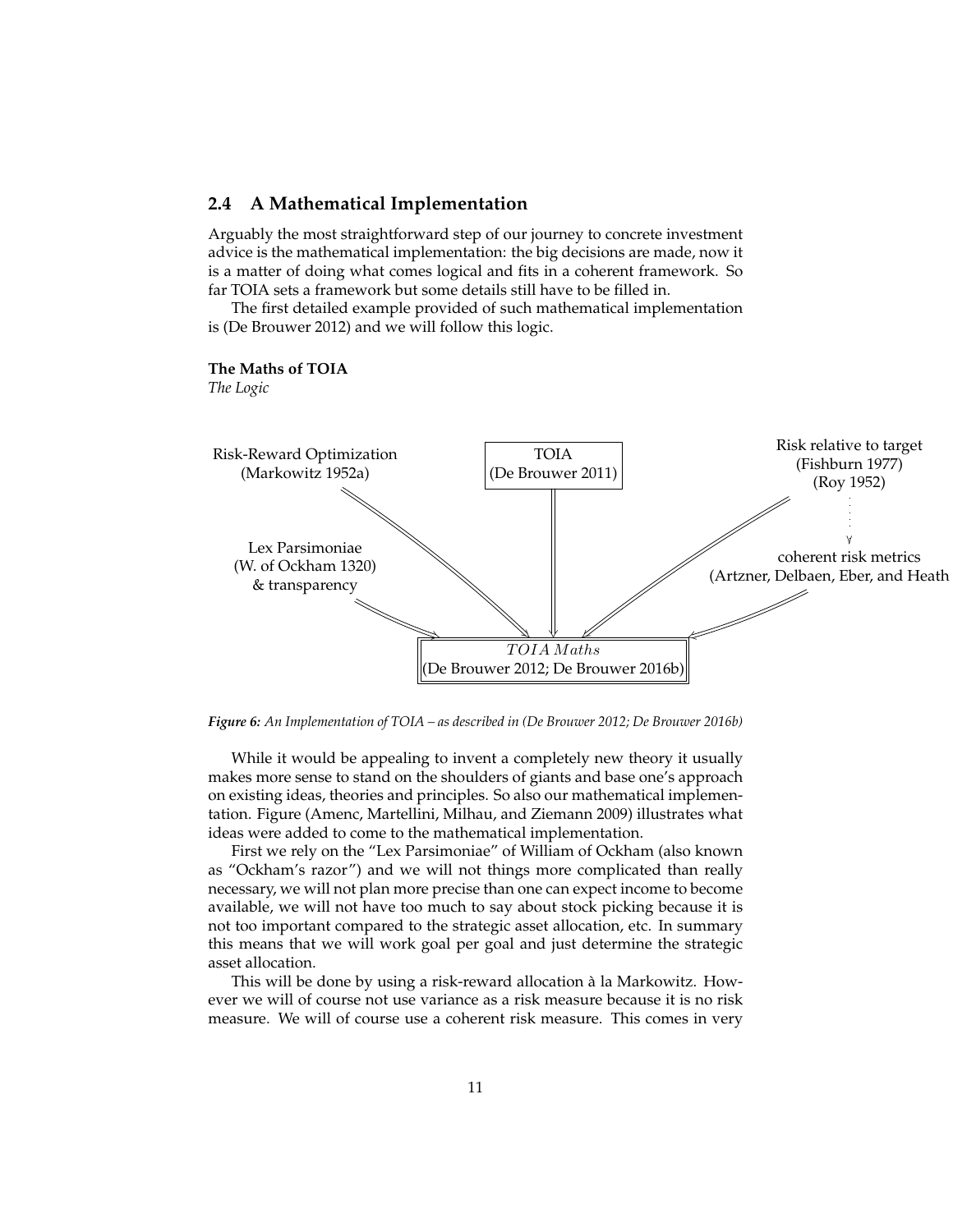handy because coherent risk measures tend to have some link with the investment goal (eg. a shortfall when the money is due).<sup>4</sup>. As confirmed by (Acerbi and Tasche 2002) this leads naturally to the choice for Expected Shortfall as a risk measure.

## **Possible Maths of TOIA**

*The Concept*

### **definition 2 (Possible Maths of TOIA)**

The mathematical implementation of TOIA aims to find a solution for TOIA by adding the following assumptions

- a risk-reward optimization (as opposed to a utility optimization)
- uses a coherent risk measure
- calculates the risk measure relative to the target
- focusses only on the parsimonious aspects (the  $93\%$  question<sup>5</sup>: the strategic asset allocation)

## **The Maths of TOIA**

*The Risk Metric: Expected Shortfall (ES)* We choose *Expected Shortfall (ES)*, because it

- is coherent in the sense of (**?**), and therefore
	- **–** is logically coherent (intuitive results),
	- **–** has a convex risk surface,
	- **–** can focus on the tail-risk,
	- **–** is compatible with investment goals (translational invariant);
- is the smallest coherent and law-invariant majorant of V@R
- is consistent with second order stochastic dominance (Yamai and Yoshiba  $2002$ )  $\rightarrow$  consistent with EUT
- has a rich set of tools in implementation and calculation
	- **–** comonototonic approximations—e.g. (Dhaene, Vanduffel, Goovaerts, Kaas, and Vyncke 2005)

<sup>4</sup>We recommend to reader to have a look at (De Brouwer 2016a) and the appendix to this paper for more information about coherent risk measures and for more theoretical background one can have a look at (De Brouwer 2012; Artzner, Delbaen, Eber, and Heath 1997; Artzner, Delbaen, Eber, and Heath 1999)

<sup>5</sup>93% of the outcome of the investment is defined by the strategic asset allocation (Gary P. Brinson and Beebower 1986); performance of asset managers is not a parsimonious parameter (Annaert, Van Den Broeck, and Vander Vennet 2003), (Annaert, De Ceuster, and Van Hyfte 2005) and others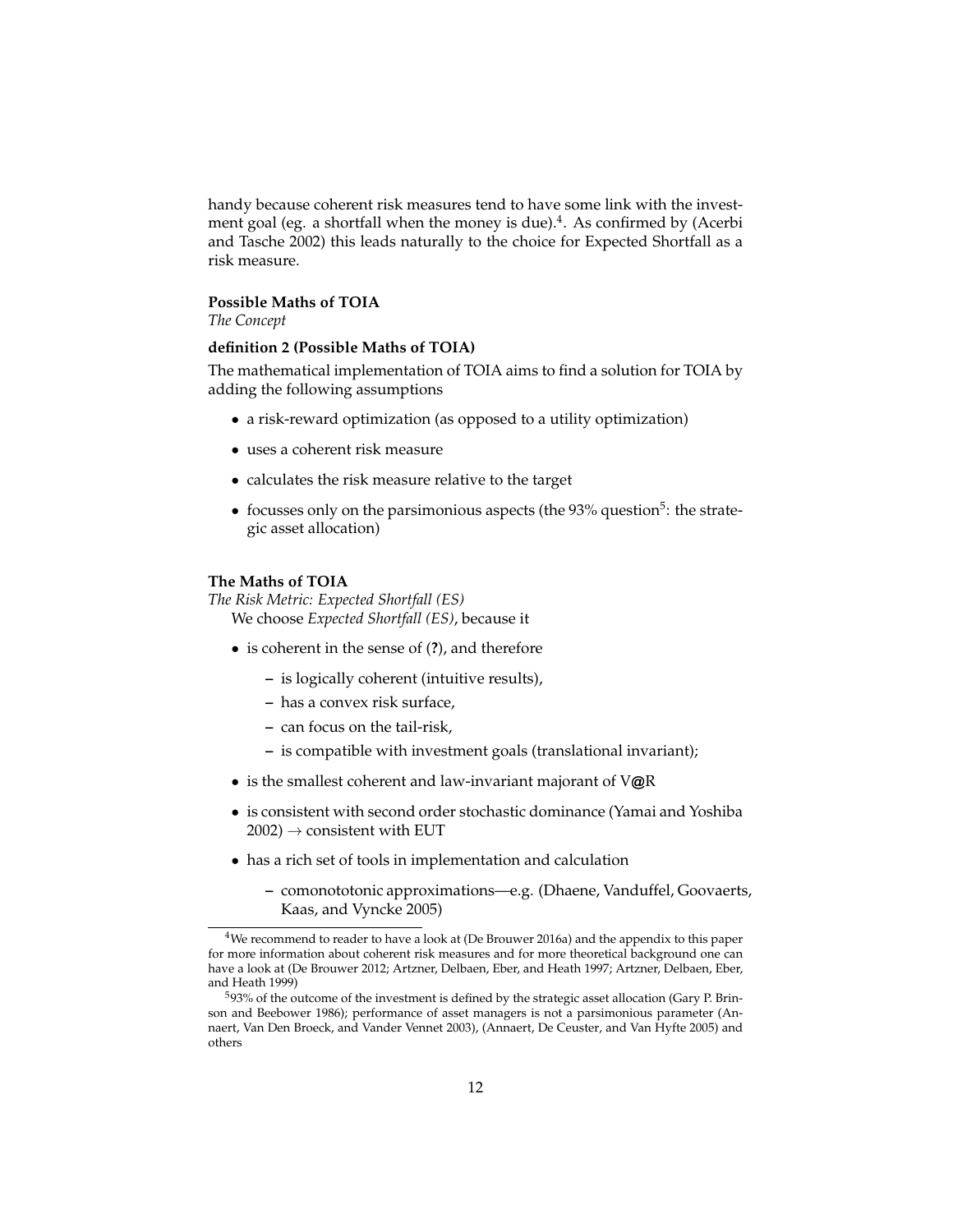- **–** convolutions calculated via Fourier transforms—e.g FFT
- **–** simplified formulations of optimizations problems—e.g. (Acerbi 2004)
- is somehow known by practitioners!

. . . but better methods might exist (e.g. efficient investment strategies)

## **2.5 Risk-Reward Methods**

#### **3 Gaussian Assets**

*Equities, Bonds and Cash*



*Figure 7: Equities, bonds and cash (Gaussian distributed).*

## **The Mechanics of a Risk-Reward Method**

## **Example 1**

*Gaussian Equities, Bonds and Cash—inflation adjusted*

## **2.6 Coherent Risk Measures**

See also (De Brouwer 2012; De Brouwer 2016b).

## **Some Definitions (1)**

## **definition 3**

 $P =$  the absolute return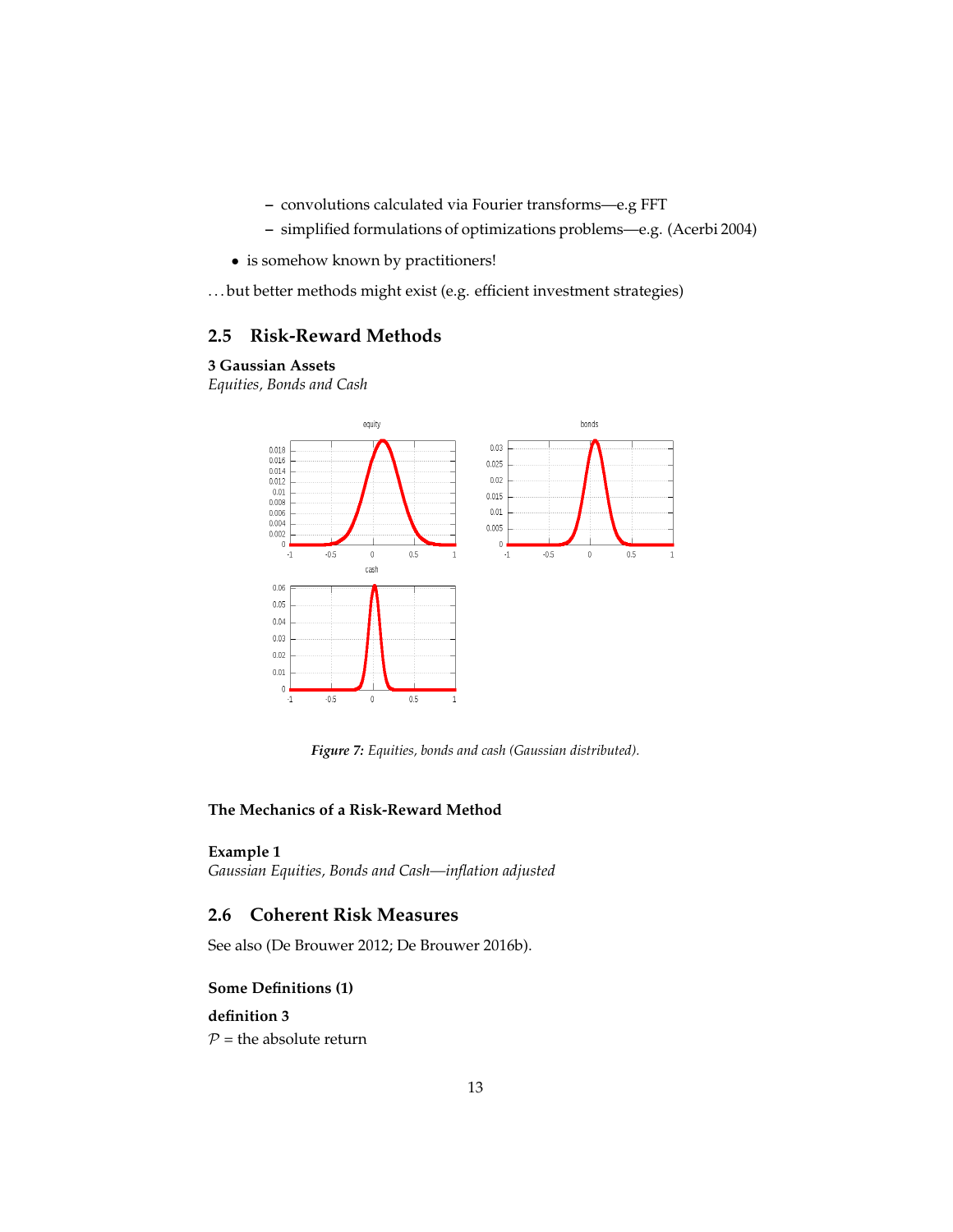

*Figure 8: Portfolios in the risk/reward plane.The risk/reward method is simply "dominance" method in the Multi Criteria Decision Analysis.The portfolio*  $P_1$  *is not efficient as there are other ones with higher expected returns for similar risks (such as* P2*) and there are portfolios with lower risk but similar expected return (such as* P3*); but for* P<sup>2</sup> *and* P<sup>3</sup> *such argument cannot be made so they are efficient.*



*Figure 9: Recommended portfolios in function of ES.*

## **definition 4**

 $\sigma$  = standard deviation =  $\sqrt{VAR}$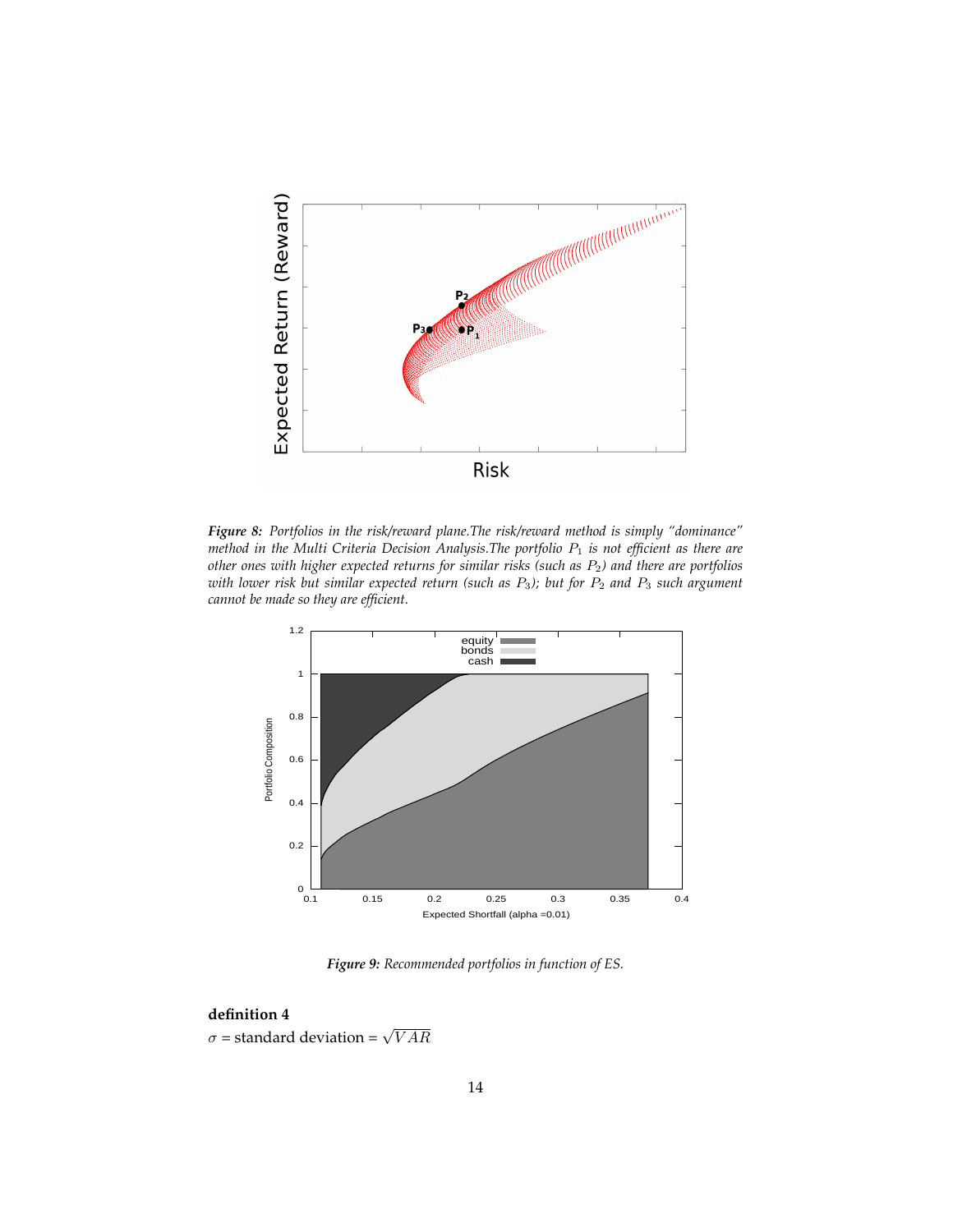## **definition 5 (Value-at-Risk (V**@**R))**

For the stochastic profit variable, absolute return  $P$ , and a probability  $\alpha \in [0,1]$ , we define the Value at Risk (V@R):

$$
V@R_{\alpha}(\mathcal{P}) := -Q_{\mathcal{P}}(\alpha)
$$

## **definition 6**

 $ES_{\alpha}(\mathcal{P})$  = the average of the  $\alpha$ 100% worst outcomes of  $\mathcal P$ 

#### **Some Definitions (2)**

*Visualisation of ES, V*@*R and* σ



*Figure 10: Interpretation of ES, V*@*R and* σ*.*

## **Thinking Coherently—(I)** *The Definition*

#### **definition 7 (Coherent Risk Measure)**

A function  $\rho : \mathbb{V} \to \mathbb{R}$  (where V is the set of real-valued stochastic variables) is called a **coherent risk measure** if and only if it is

- 1. **monotonous**:  $\forall X, Y \in \mathbb{V} : X \leq Y \Rightarrow \rho(X) \geq \rho(Y)$
- 2. **sub-additive**:  $\forall X, Y, X + Y \in \mathbb{V} : \rho(X + Y) \leq \rho(X) + \rho(Y)$
- 3. **positively homogeneous**:  $\forall a > 0$  and  $\forall X, aX \in \mathbb{V} : \rho(aX) = a\rho(X)$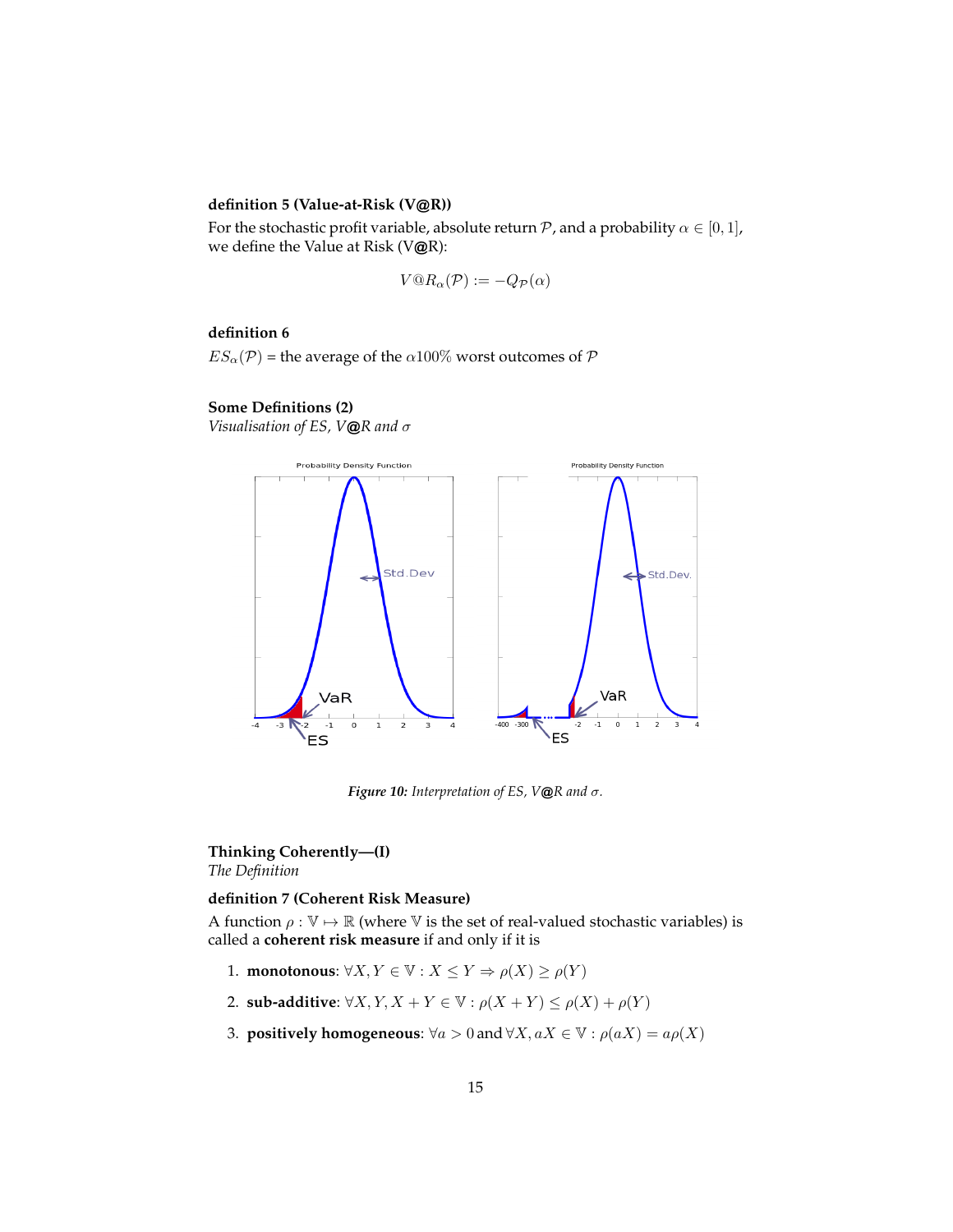4. **translation invariant**:  $\forall a > 0$  and  $\forall X \in \mathbb{V} : \rho(X + a) = \rho(X) - a$ 

After the paper "Thinking Coherently"—(Artzner, Delbaen, Eber, and Heath 1997) **Law-invariance under P**:  $\forall X, Y \in \mathbb{V}$  and  $\forall t \in \mathbb{R} : P[X \leq t] = P[Y \leq t] \Rightarrow \rho(X) = \rho(Y)$ 

## **Thinking Coherently—(II)**

*Example for (In)Coherence of Risk Meaures*

## **Example 1**

Assume one bond with a 0.7% probability to default in one year in all other cases it pays 105% in one year.*The 1% V*@*R is* −5% ⇒ *V*@*R spots no risk!*

## **Example 2**

Consider two identical bonds with the same parameters, but independently distributed*The 1% V*@*R of the diversified portfolio is 47.5%!*

## **Thinking Coherently—(III)**

*Continuity in* α



*Figure 11: ES and V*@*R in function of* α *for one bond.*

**Thinking Coherently—(IV)** *Convecity (I)*

**Thinking Coherently—(V)** *Convexity (II)*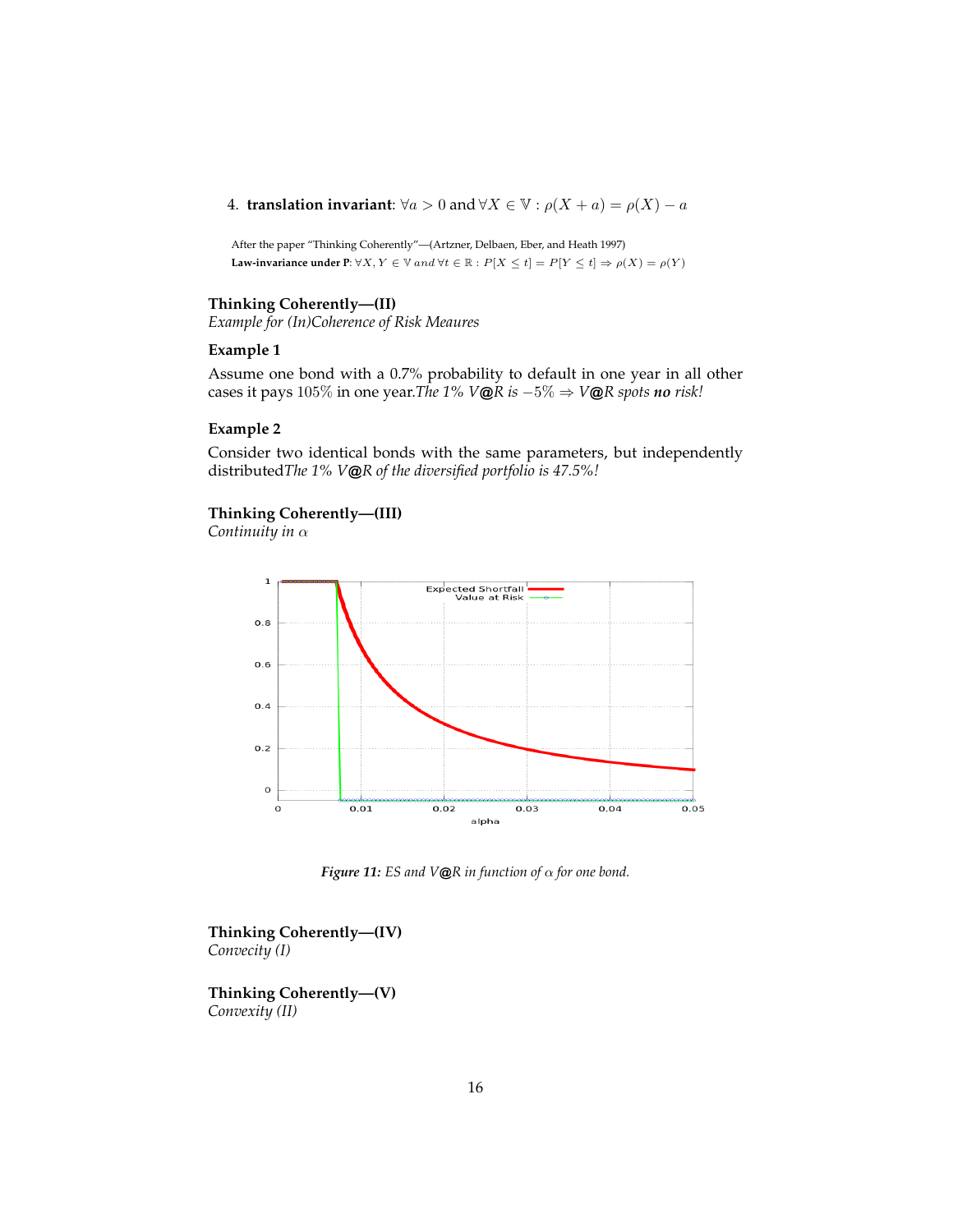

*Figure 12: ES and V*@*R in function of number of bonds.*



*Figure 13: The result on the risk surface.*

## **2.7 Criticisms**

## **Different from Markowitz (1952)**

- 1.  $ES \neq VAR$ 
	- ES is a coherent risk measure
- 2. Mental Accounting is Not Optimal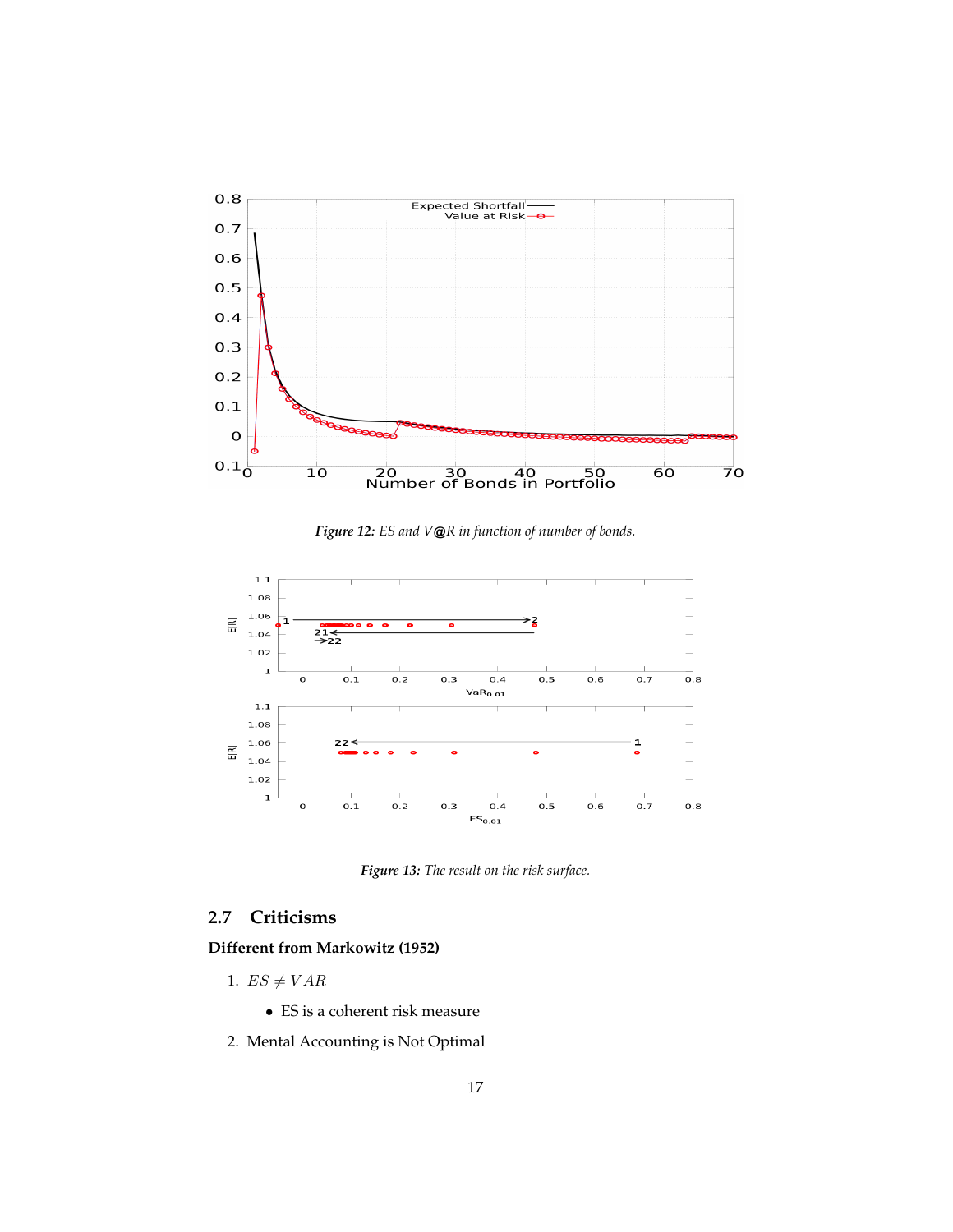- How to test? Which T?
- If so: a small price to pay (as a premium for an additional insurance): reduces model risk, diversification in diversification, ring-fencing, framework that counteracts behavioural biases, etc.

## **2.8 MiFID**

## **The Suitability Requirement**

*in the Markets in Financial Instruments Directive (MiFID)*

Rules for Know-Your-Customer: *suitability requirements* guide the industry to a *one-risk-profile-per-investor* approach based on a *questionnaire*

- 1. tries to find something that does not exist: a unique risk profile
- 2. increases model risk (all in one portfolio)
- 3. focus "risk-tolerance" (not defined, changeable and not the most important)
- 4. empowers emotions to become decisive  $\Rightarrow$  stimulates bubbles and crashes
- 5. little understanding of the investor's targets
- 6. questionnaire = the worst MCDM to find something that does little matter and use it as the only parameter for the only decision, and map this arbitrary parameter in arbitrarily to an arbitrary set of investments.

## **3 Examples**

#### **Example 2: Non-Gaussian Assets**

Assume that we have assets that are clearly not distributed according to the Gaussian distribution. Let's assume that the investor can choose between two more common asset classes.

• a hedge fund that can show nice historic returns. However, since these funds do not disclose exactly what they do it is not reasonable to assume that nothing can go wrong. The statistics of historic returns are biased because only the surviving funds appear in them. The funds that have closed down (and where investors lost a lot of money) are not in those statistics. A very crude, maybe even clumsy but in any case handy way to get around is to suppose that there is another "disaster distribution" that is not in the statistics and needs to be added manually. We decided to add a small probability of 2.5% that the investor looses 50% of the investments.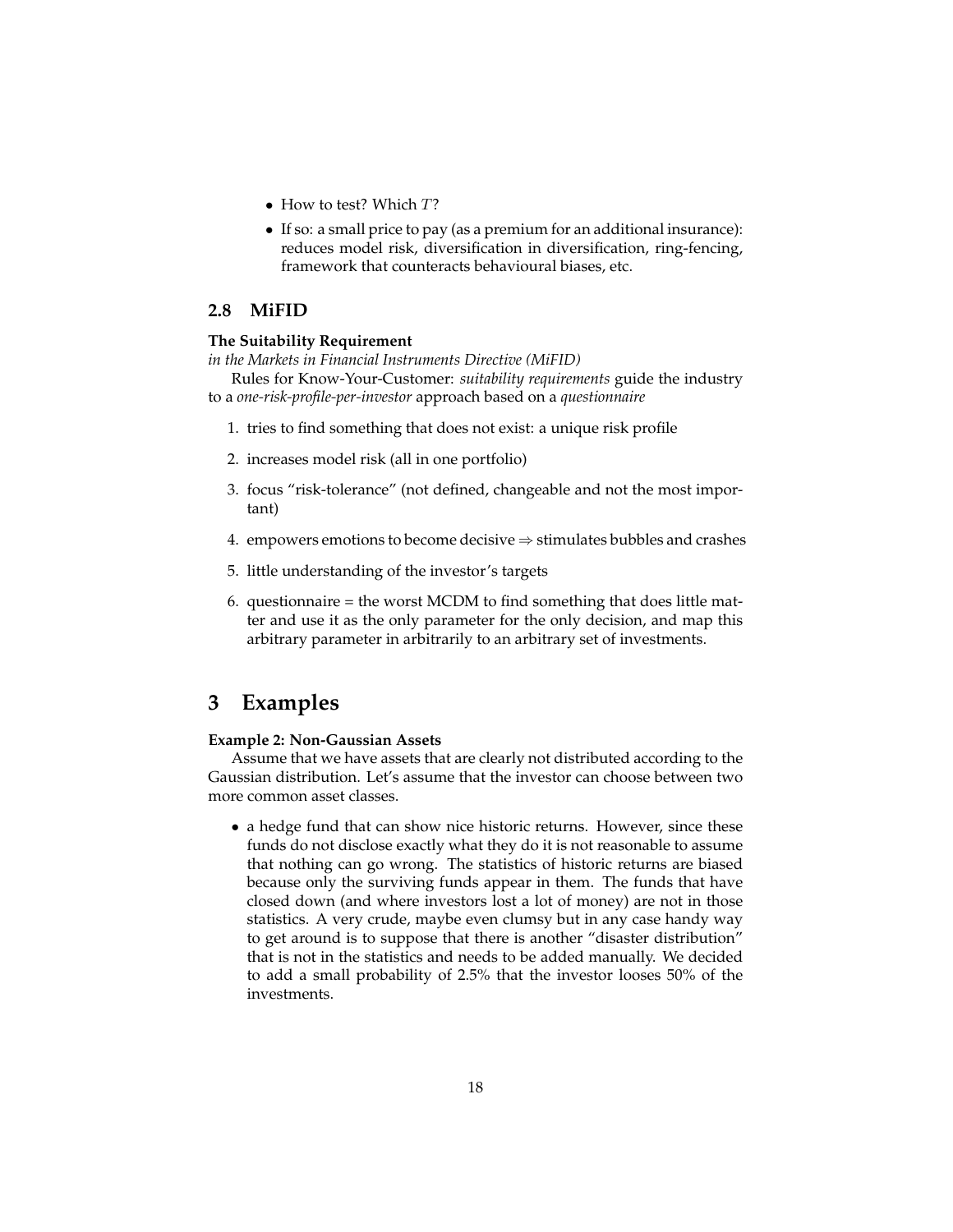• Further we assume that the investor also can invest in a capital protected structure. These investment funds typically guarantee some payout (here we assume initial capital) and –if the market is up after a certain number of years– something extra. However, if the market is down, there are no further losses. The fund manager can obtain this payout for the investor by investing in a custom-made zero-bond and an OTC option. The pdf of this investment will of course see that the left part is wrapped up in a Dirac-delta function with weight equal to the probability of loss (minus hedging costs). In this example we priced the option using the well-known Black and Scholes formula.

The pdfs of these asset classes are presented in Figure 14.



*Figure 14: The pdfs in the example (the y-axis for the structured fund is truncated—this fund is a long call plus a deposit).*

#### **Example 2: Non-Gaussian Assets**

*Mean-ES and Mean-VAR Optimization*

The optimal asset composition of these assets is presented in Figure 15. Here are some important observations to be made.

**The minimum-risk Portfolio** When using variance as a risk measure, we notice that the minimum risk portfolio is well-diversified. This is great, but it is also a portfolio that has 17% probability to yield a negative return. When we use Expected Shortfall as a risk measure, we observe that the minimum-risk portfolio is not diversified, but all assets are allocated to the capital protected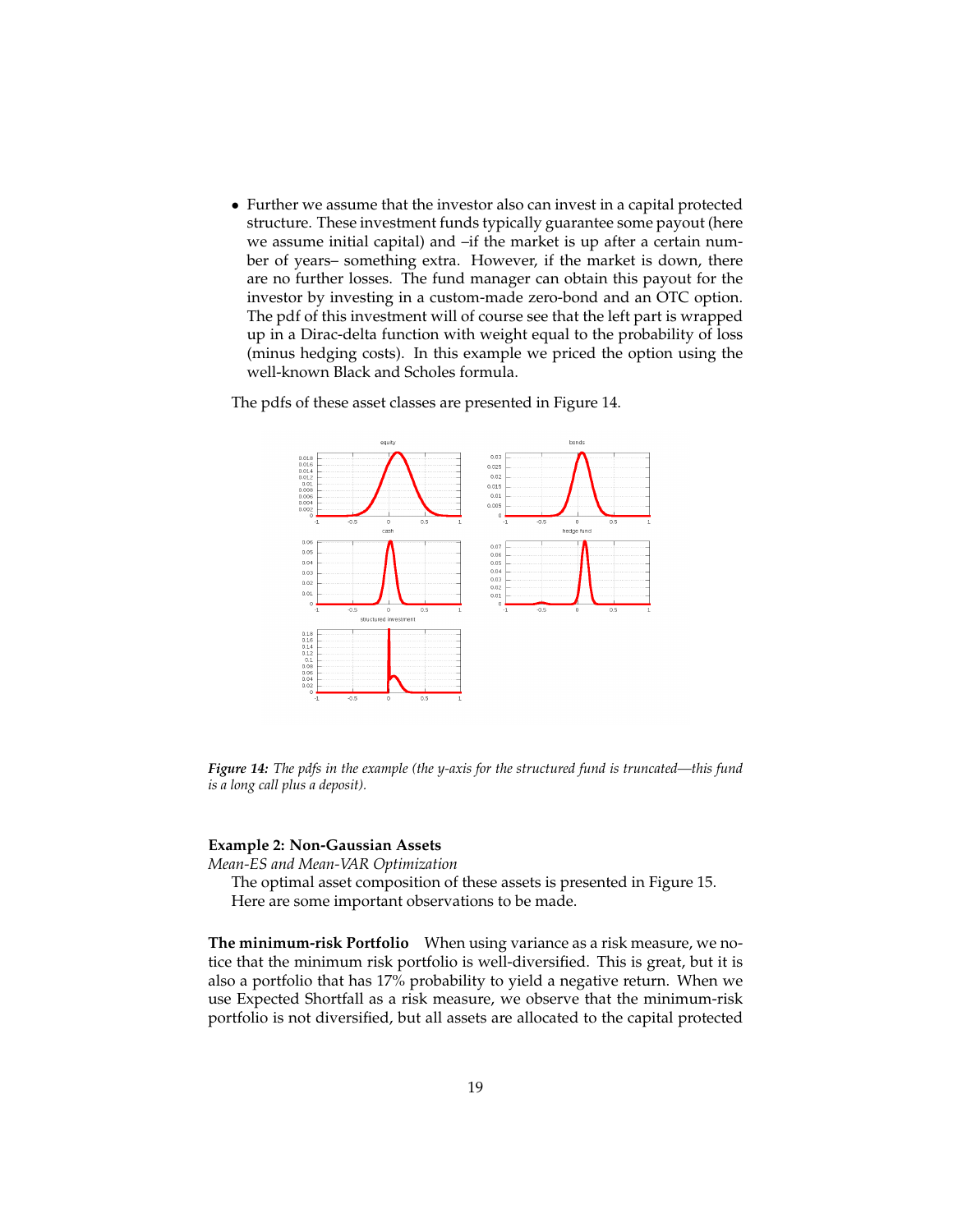

*Figure 15: The min-VAR and min-ES portfolios compared.*

structure<sup>6</sup>. This portfolio has a 0% probability to loose money. What would you consider as the least risky one?

**The asset allocation to hedge funds** A known paradox in the investment world is that when we use mean-variance to find the optimal portfolio composition that then we inevitably find that a huge amount is allocated to hedge funds. No person that is sound of mind will invest so much in hedge funds. However, with our additional disaster probability and using expected shortfall we seem to get realistic results that might be applied in practice.

## **Example 3: A Complex Example**

In this example we will consider a realistic case: an investor that has multiple life goals.

- 1. **school**: the investor wants to send his kids to school in one year and needs  $\epsilon$  100,000 cash to do so. This goal is important and there is not so much freedom to be satisfied with a lower amount.
- 2. **yacht**: in five years from now, he would want to buy a yacht, which he hopes to buy for  $\epsilon$  120,000. A bigger yacht would be nicer, but a smaller one will also be fine, so we decide to take optimize the portfolio with an expected shortfall of 20%
- 3. **retirement**: this is still ten years away, but it is a very important goal and we should not allow too much risk that the goal will not be obtained.

 $6$ we assume the structure to provide capital guarantee on one year and the ES calculation is also on one year.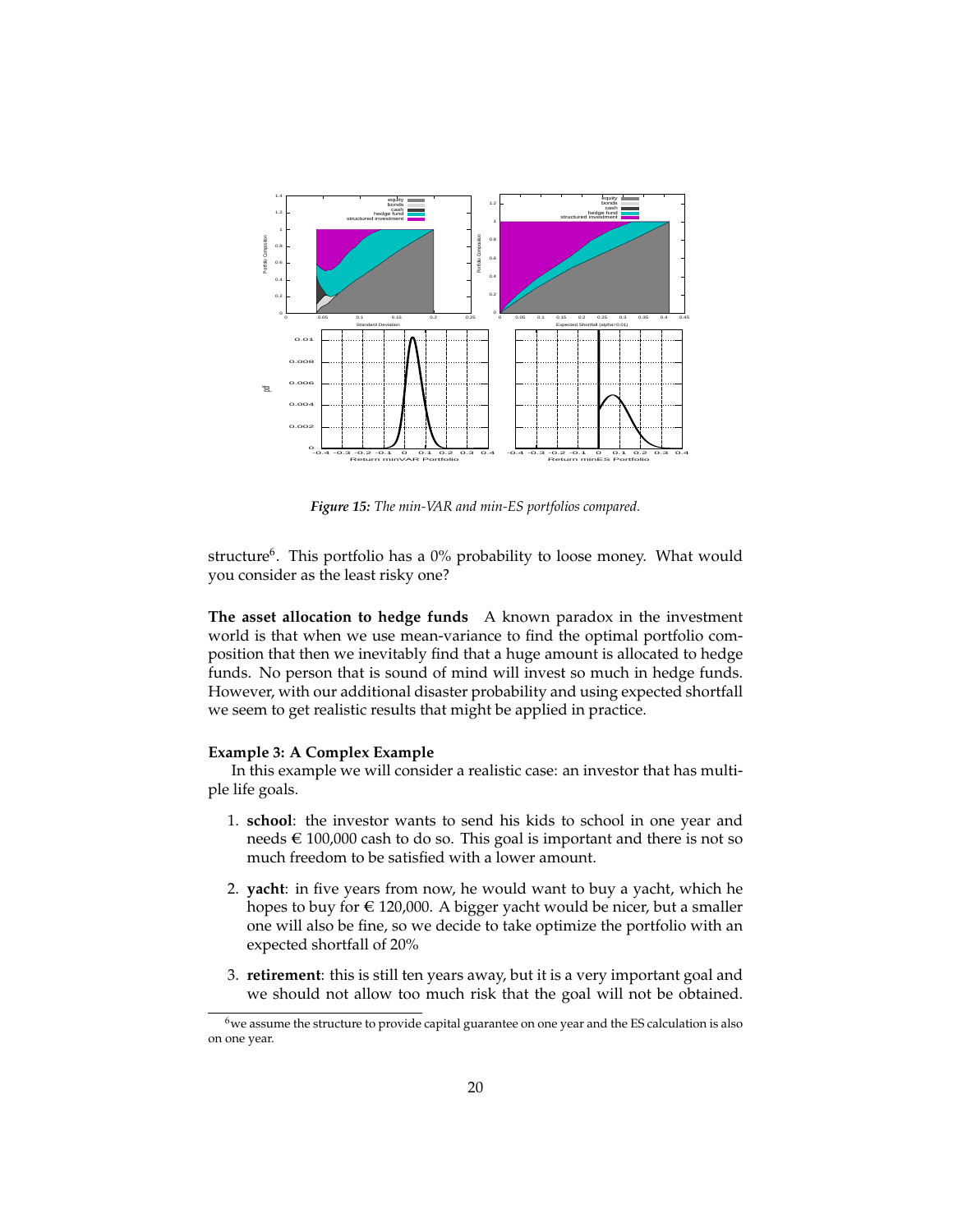The investor continues to save for this goal ( $\epsilon$  10,000 per year). This is the only goal where we assume an additional cash flow.

4. **extra**: there is also a portfolio of  $\epsilon$  50,000 that is not allocated to any important life goal.

| Goal                          | $\tau$                   | $\bm{\tau}$ | CF.                   | $V_0$     | $\alpha$ | $ES_{max}$         |
|-------------------------------|--------------------------|-------------|-----------------------|-----------|----------|--------------------|
| school                        | € 100,000 1 $\epsilon$ 0 |             |                       | € 100,000 |          | 0.01 10% of $\tau$ |
| yacht                         | € 120,000 5 € 0          |             |                       | € 100,000 |          | 0.1 20% of $\tau$  |
| retirement $\epsilon$ 200,000 |                          |             | $10 \quad \in 10,000$ | € 100,000 | 0.01     | minimal            |
| extra                         | € 50,000                 | -10         | € 0                   | € 50.000  | 0.05     | € 5.000            |

Table 2 shows these investment goals with their relevant parameters.

**Table 2:** The investment parameters for in Example 3. The investor wants to invest V<sub>0</sub> (plus *annually* CF*) and wants it to grow to* τ *in* T *years, the expectation of the average of the* α100% *worst outcomes is to be limited to*  $ES_{max}$ .

#### **Example 3: Feedback to Investor**

With the investment problem formulated in terms of real life goals it becomes possible to provide feedback to the investor that is relevant to him or her.

| Goal            | Equities | <b>Bonds</b> | Cash     | ES        | Feedback |
|-----------------|----------|--------------|----------|-----------|----------|
| school          | $12.8\%$ | $24.4\%$     | $62.8\%$ | $10.8\%$  | add      |
| yacht           | $100\%$  | $0\%$        | $0\%$    | 18%       | reduce   |
| retirement      | 21%      | 30%          | 49%      | € 3161.20 | ES       |
| extra           | $100\%$  | $0\%$        | $0\%$    | € 3836.07 | is less  |
| total portfolio | 50.46%   | $16.12\%$    | 33.42%   |           |          |

*Table 3: An overview of the ES-optimal portfolio compositions, as well as their proportion of the total portfolio. In the last two columns one finds respectively the percentage of the sub-portfolio*  $at\, t = 0$  *(i.e. at the moment of writing the financial plan), and the Expected Shortfall as obtained after optimization.*

#### **Example 3: A Complex Example**

The portfolios in the mean-variance space. While it is of course very artificial to choose one investment horizon, this is necessary to compare with the results of a mean-variance portfolio. Here we have chosen a one year investment horizon and present the results in Figure 16.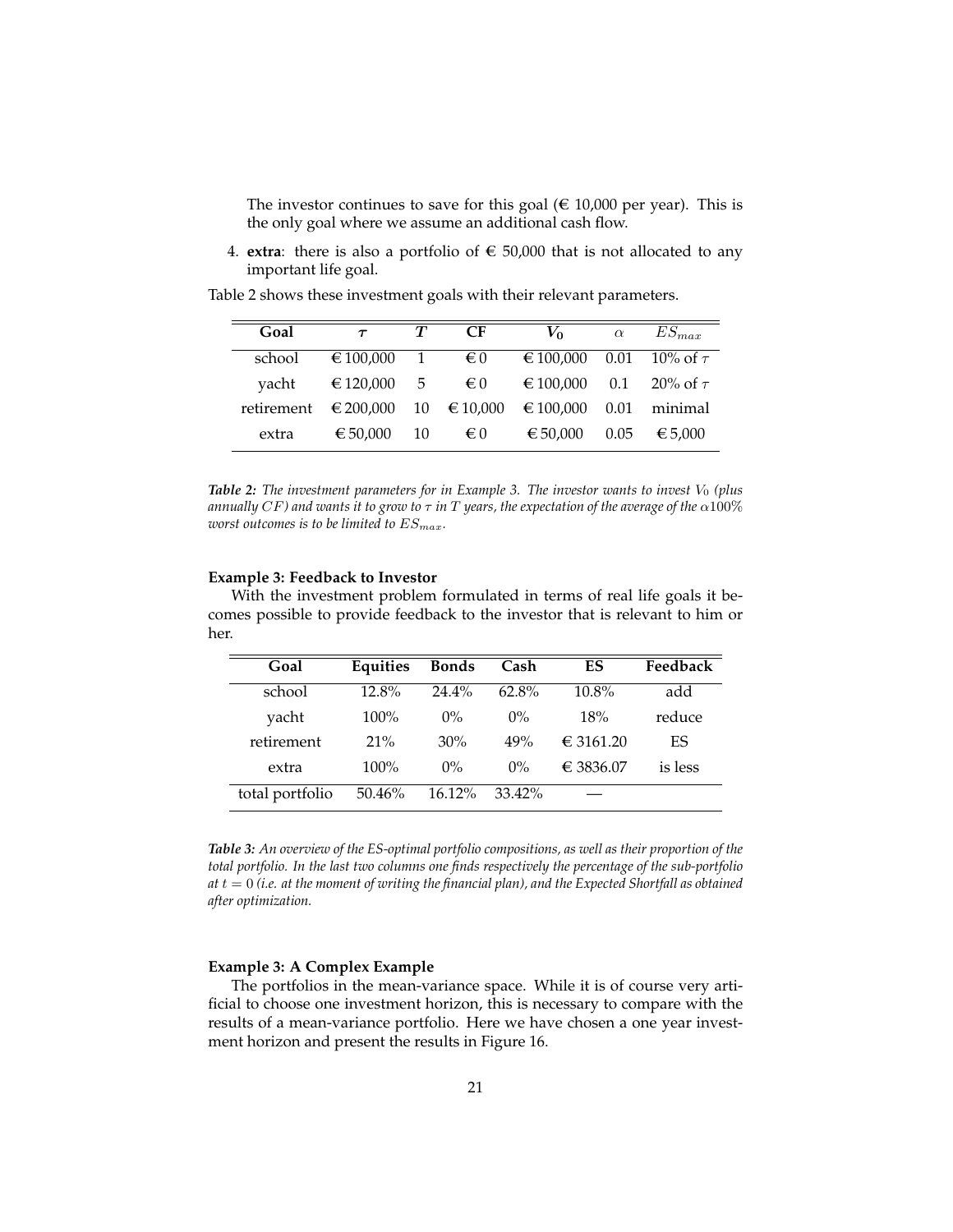

*Figure 16: An example with four target portfolios.*

## **4 Conclusions**

#### **Disadvantages of TOIA**

- 1. portfolios are not necessarily MV-optimal
	- (a) because of **mental accounting** . . . however in a *very* abstract way (multiple horizons in MaPT/TOIA!)
	- (b) **ES used in stead of VAR** . . . however this is much more logical, coherent and intuitive
- 2. **time consuming** for advisers
- 3. **computing time intensive** to optimize portfolios
- 4. **if applied, should be complete** *all* needs should be covered (facilitated by Maslow's framework)
- 5. More research is needed (e.g. efficient investment strategies)

## **Advantages of TOIA**

- 1. creates a **natural language** to guide the investor;
- 2. investment advice that **serves a purpose**, that makes sense for the investor, helps people to realize goals;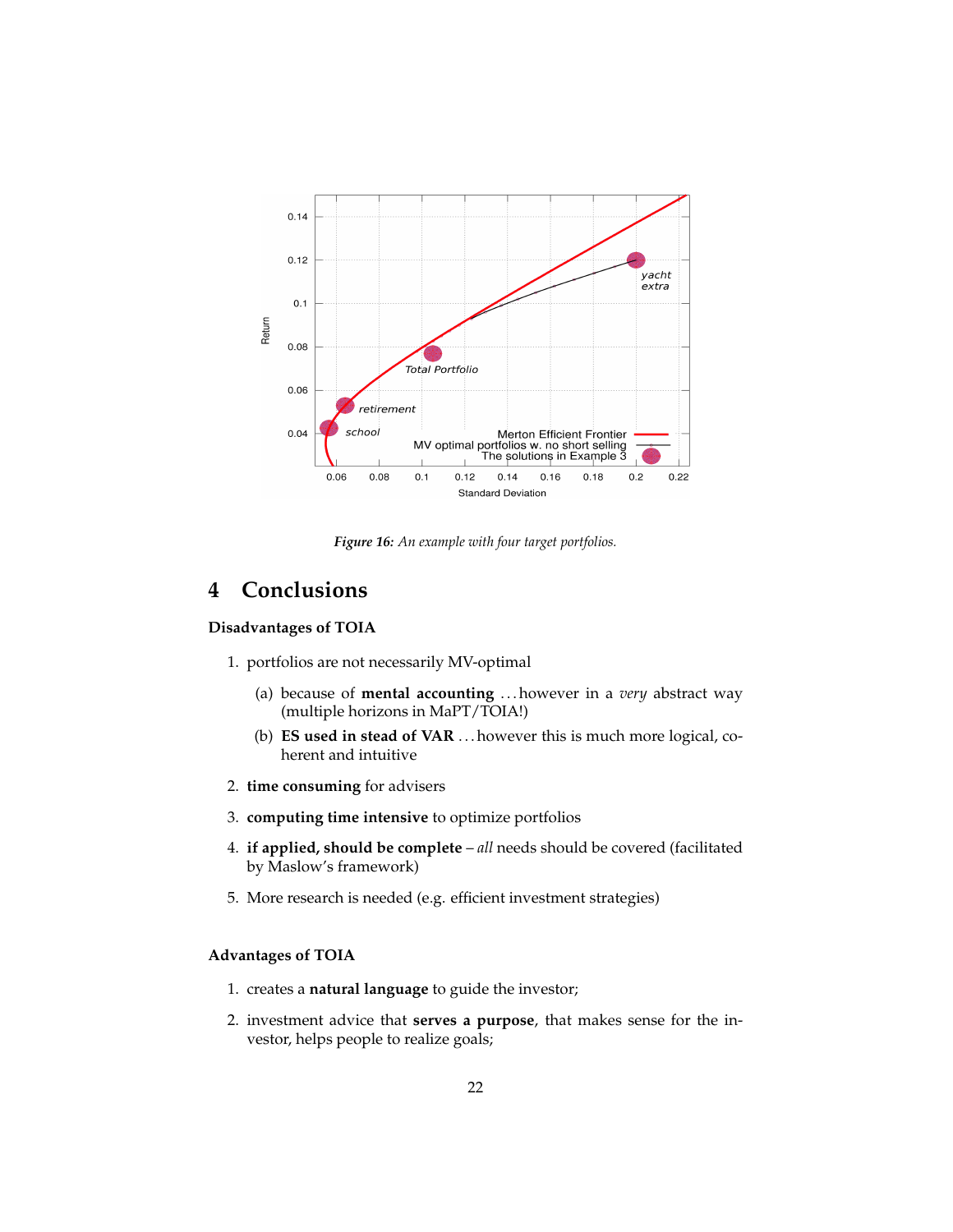- 3. **no use of ill-defined concepts** such as "risk tolerance", no need for magical beliefs about the ability to define, determine and use this parameter;
- 4. provides a framework to hold onto, to temper emotions
	- (a) **portfolio returns are not/less deteriorated** by behavioural biases
	- (b) **bubbles and crashes are tempered**—if TOIA is widely used
- 5. ideal method to **build trust and a long term relationship** between advisor and investor
- 6. TOIA **reduces model risk** (diversification within diversification)

## **Conclusions**

- MaPT **puts investing in a frame: the frame of life**! Investments not a goal in their own right
- MaPT is **valid**, **normative**, **coherent**, and **applicable in practice** (e.g. TOIA)
- MaPT and its implementation TOIA have distinctive *advantages*: they
	- **– answer to real needs** with interpretable parameters
	- **–** Maslow offers a **natural language** in communication with investors + helps not to forget goals
	- **–** are a rational approach **to mitigate some behavioural biases**, while other biases are used to help the investor
	- **–** offers diversification within diversification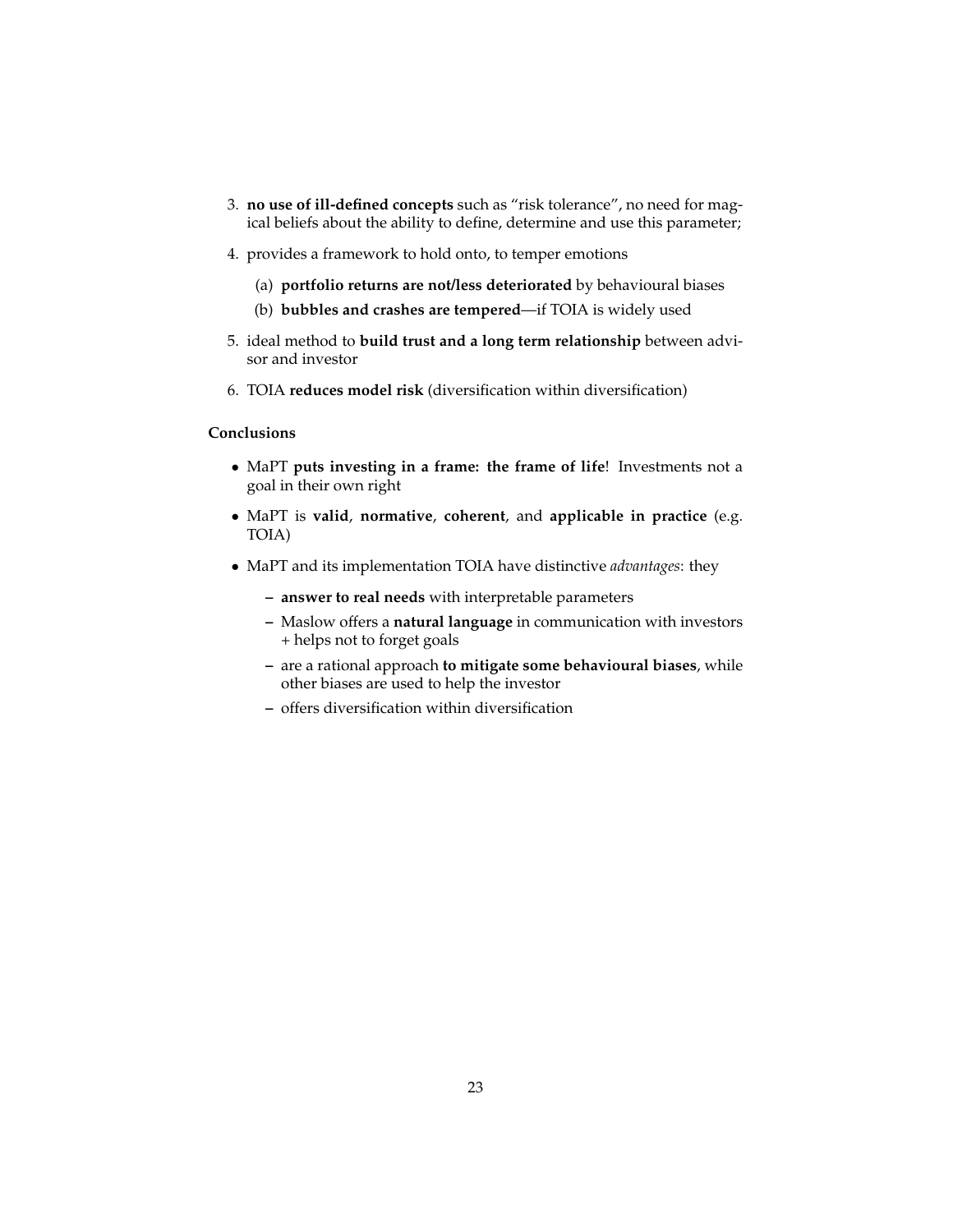# **Appendices**

**A Bibliography**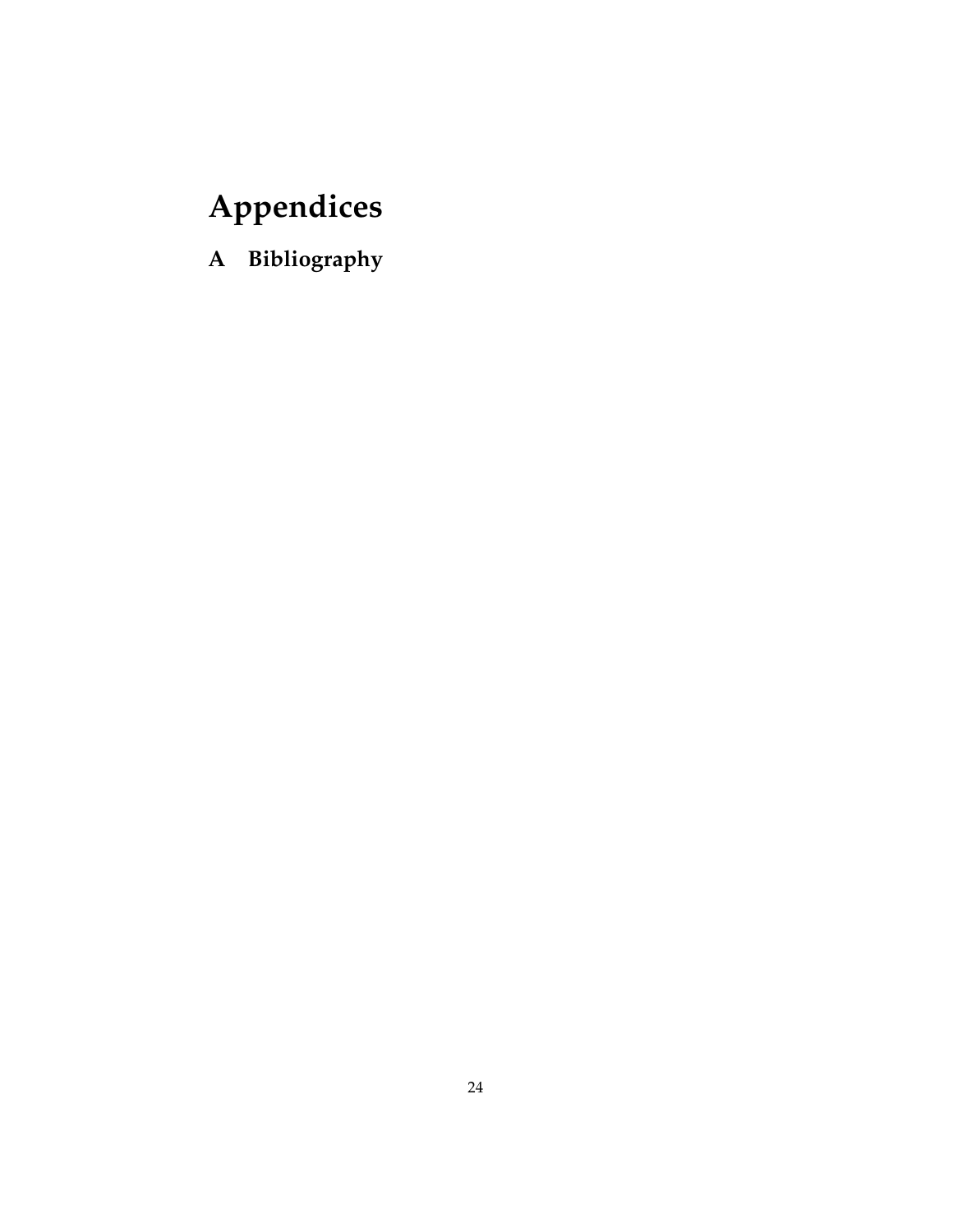## **References**

- Acerbi, C. (2004). Coherent representations of subjective risk-aversion. *Risk measures for the 21st century*, 147–207.
- Acerbi, C. and D. Tasche (2002). Expected shortfall: a natural coherent alternative to value at risk. *Economic Notes 31*(2), 379–388.
- Amenc, N., L. Martellini, V. Milhau, and V. Ziemann (2009). Asset-liability management in private wealth management. *The Journal of Portfolio Management 36*(1), 100–120.
- Annaert, J., M. J. De Ceuster, and W. Van Hyfte (2005). The value of asset allocation advice: Evidence from The Economist's quarterly portfolio poll. *Journal of Banking & Finance 29*(3), 661–680.
- Annaert, J., J. Van Den Broeck, and R. Vander Vennet (2003). Determinants of mutual fund underperformance: A Bayesian stochastic frontier approach. *European Journal of Operational Research 151*(3), 617–632.
- Artzner, P., F. Delbaen, J.-M. Eber, and D. Heath (1997). Thinking coherently. *Risk 10*(11), 68–71.
- Artzner, P., F. Delbaen, J.-M. Eber, and D. Heath (1999). Coherent measures of risk. *Mathematical finance 9*(3), 203–228.
- Bernoulli, D. (1738). Specimen theoriae novae de mensura sortis. *Comentarii Academiae Scientiarum Imperialis Petropolitanae Tomus V*, 175–192.
- Cramer, G. (1728). solution to the st petersburg paradox. in a correspondence letter to Johann Bernoulli, cited by (Bernoulli 1738).
- De Brouwer, P. (2016a). The importance of thinking coherently for strategic asset allocation. *Journal Journal of Advances in Management Sciences & Information Systems 2*, 32–47.
- De Brouwer, P. (2016b). Proposal for a practical implementation of maslowian portfolio theory. *Problemy Zarzdzania 14*(4 (63) t.1), 39–56.
- De Brouwer, P. J. S. (2006). Behavioural finance and decision making in financial markets. In W. Milo and P. Wdowinski (Eds.), *Financial Markets, Principles of Modeling Forecasting and Decission-Making, Łódź, Poland, pp.* 24–44. Łódź University Press.
- De Brouwer, P. J. S. (2009, Feb). Maslowian portfolio theory: An alternative formulation of the behavioural portfolio theory. *Journal of Asset Management 9*(6), 359–365.
- De Brouwer, P. J. S. (2011, Jun). Target-oriented investment advice. *Journal of Asset Management*.
- De Brouwer, P. J. S. (2012). *Maslowian Portfolio Theory, a Coherent Approach to Strategic Asset Allocation*. Brussels: VUBPress.
- De Brouwer, P. J. S. and F. Van den Spiegel (2001, Jan). The fallacy of large numbers revisited: the construction of a utility function that leads to the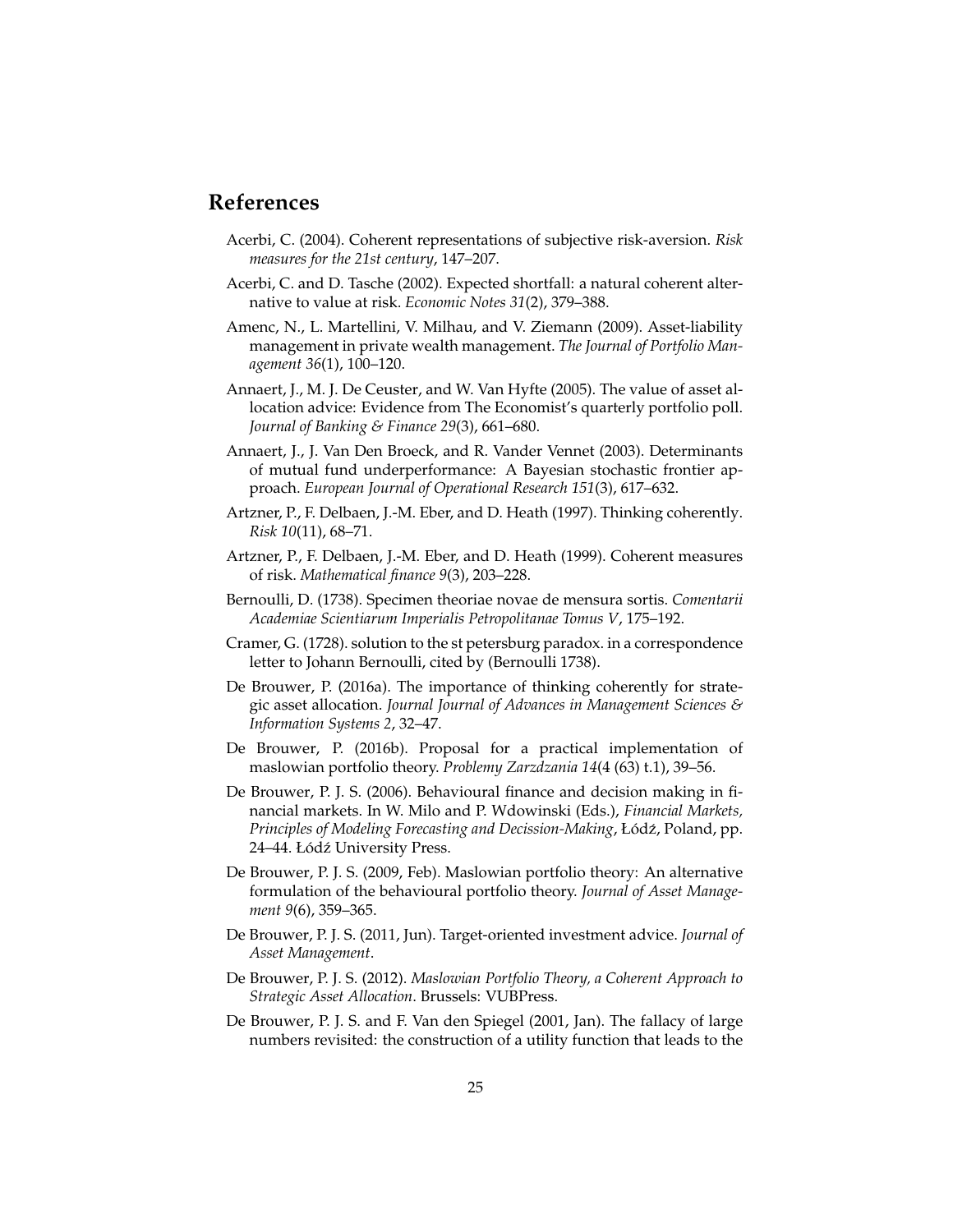acceptance of two games while one is rejected. *Journal of Asset Management 1*(3), 257–266.

- Dhaene, J., S. Vanduffel, M. J. Goovaerts, R. Kaas, and D. Vyncke (2005). Comonotonic approximations for optimal portfolio selection problems. *Journal of Risk and Insurance 72*(2), 253–300.
- Fishburn, P. C. (1977). Mean-risk analysis with risk associated with belowtarget returns. *The American Economic Review 67*(2), 116–126.
- Gary P. Brinson, L. R. H. and G. L. Beebower (1986, Jul–Aug). Determinants of portfolio performance. *Financial Analysts Journal 42*(4), 39–44.
- Markowitz, H. M. (1952a). Portfolio selection. *Journal of Finance 6*, 77–91.
- Markowitz, H. M. (1952b). The utility of wealth. *Journal of Political Economy 60*, 151–158.
- Markowitz, H. M. (1991). Foundations of portfolio theory. *Journal of Finance 46*(2), 469–477.
- Maslow, A. H. (1943). A theory of human motivation. *Psychological Review 50*, 370–396.
- Pascal, B. (1654). Expected utility theory. in correspondence with Louis de Fermat on the subject of gambling.
- Roy, A. D. (1952). Safety first and the holding of assets. *Econometrica 20*(3), 431–449.
- Shefrin, H. and M. Statman (2000, Jun). Behavioral portfolio theory. *Journal of Financial and Quantitative Analysis 35*(2), 127–151.
- von Neumann, J. and O. Morgenstern (1944). *Theory of Games and Economic Behaviour*. 41 William Street, Princeton, New Jersey 08540, USA: Princeton University Press.
- Yamai, Y. and T. Yoshiba (2002). Comparative analyses of expected shortfall and value-at-risk under market stress. *Bank of Japan*.

## **B Nomenclature**

## **Nomenclature**

- $\rho$  a risk measure, page 16
- $V@R_{\alpha}(\mathcal{P})$  Value at Risk, page 15
- $E[x]$  the expected value of a stochastic variable x:  $E[x] = \int p(x)x \, dx$ , page 15
- $ES_{\alpha}(\mathcal{P})$  Expected Shortfall = the average of the  $\alpha100\%$  worst outcomes of  $\mathcal{P}$ ; aka CVaR, Tail-V@R, etc., page 15
- $Q_X(\alpha)$  Quantile Function of the stochastic variable X, page 14